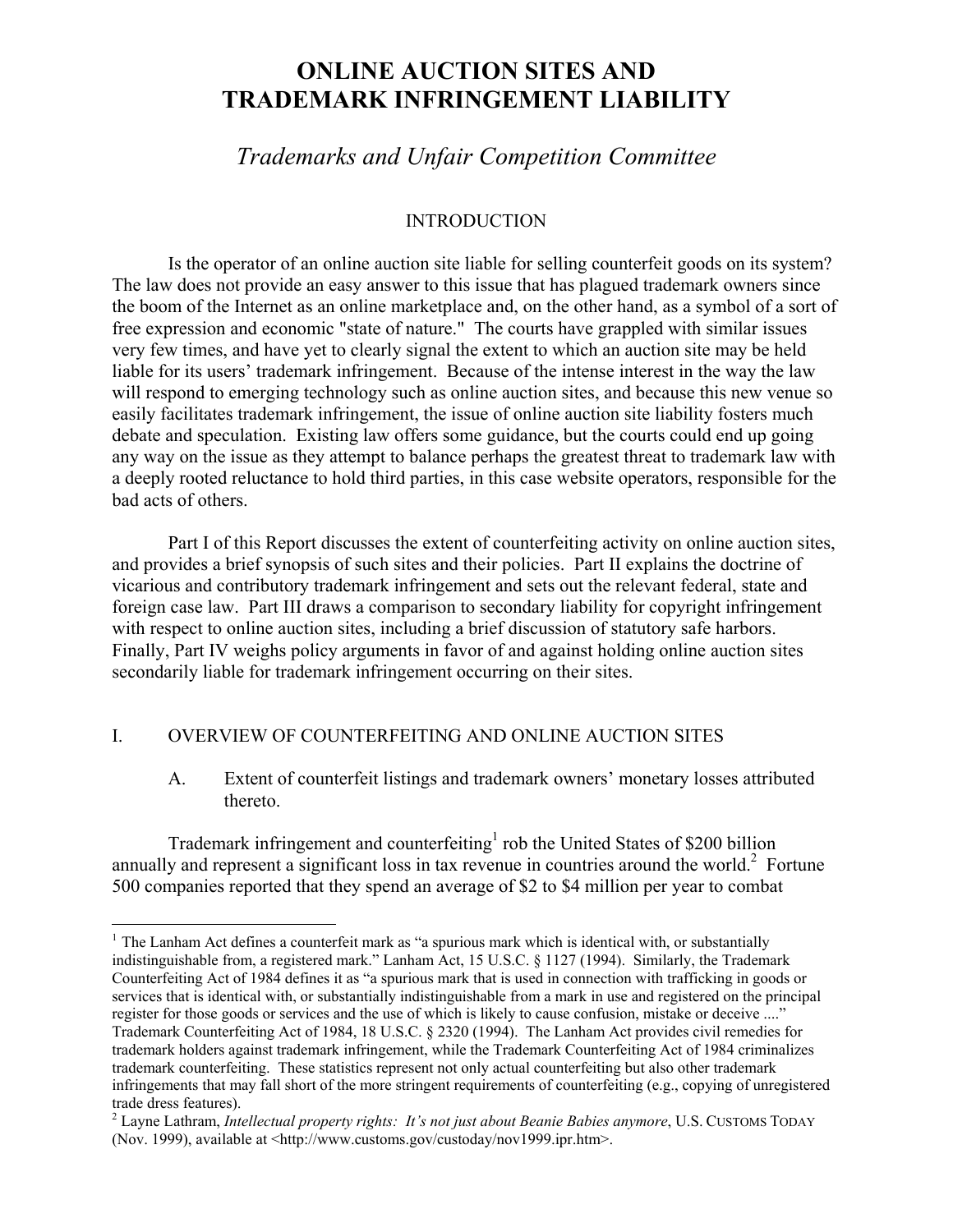counterfeiting and some reported spending up to  $$10$  million.<sup>3</sup> The sale of counterfeit goods over the Internet amounts to more than \$30 billion worldwide and is certain to increase. This accounts for roughly 10 percent of the total counterfeit market, which is estimated to be around 5 to 7 percent of world trade.<sup>4</sup>

In recent years, Internet auctions have become perhaps the hottest phenomenon on the Web, facilitating a "virtual flea-market" featuring an endless array of merchandise from around the world. They have also become a new distribution channel for counterfeit goods,<sup>5</sup> and the most popular one at that.<sup>6</sup> Indeed, scams perpetrated on online auctions, a large percentage of which involve counterfeit merchandise, remain the top Internet fraud for 2001 and 2002, consisting of over three-quarters of all Internet-related fraud. Losses to consumers due to such Internet fraud in the year 2001 alone are estimated at \$6,152,070.<sup>7</sup>

B. Discussion of the stated policies of auction sites and the extent of control exercised over listings that are posted thereon.

Virtually all auction sites prohibit the sale of counterfeit and infringing merchandise in their "Terms & Conditions" or "User Agreement" legal pages.<sup>8</sup> Many will investigate complaints brought by intellectual property owners and may even remove listings and cancel sellers' accounts. Some also have feedback bulletin boards where buyers can post complaints about purchases. Nevertheless, some of the smaller auction sites often fail to enforce their own terms of use or policies and attempt to shift responsibility for listings solely to the seller. Additionally, auction sites generally do not monitor listings to ensure that counterfeit or infringing merchandise is not being offered for sale on their systems.

eBay Inc. ("eBay"), operator of eBay the Internet's largest auction site, has a Verified Rights Owner ("VeRO") program,<sup>10</sup> which is, arguably, the most comprehensive and structured program offered by online auction sites to deal with intellectual property owners' complaints of infringement. The VeRO program has various features, including dedicated priority email

<sup>&</sup>lt;sup>3</sup> These statistics are from a survey conducted by the International AntiCounterfeiting Coalition, available at <http://publish.iacc.org/teampublish/109\_476\_1677.CFM>. 4

<sup>&</sup>lt;sup>4</sup> As these figures are averaged across all industry sectors and countries, for some, the percentage will undoubtedly be much higher. These statistics are from the Counterfeiting Intelligence Bureau of the International Chamber of Commerce, available at <http://www.iccwbo.org/ccs/cib\_bureau/overview.asp>.

<sup>&</sup>lt;sup>5</sup> The International Chamber of Commerce also warns that modern technologies, "not only make it easier to produce counterfeit goods, but also facilitate mass production and open up potential new distribution channels for pirated products." ICC, *Counterfeiting in the New Millennium* (January 2000), posted at

<sup>&</sup>lt;http://www.iccwbo.org/ccs/news\_archives/2000/counterfeiting\_in\_the\_new\_millennium.asp>. 6

<sup>&</sup>lt;sup>6</sup> Statement of the International Trademark Association on the Green Paper on Consumer Protection (January 15, 2002) <http://www.inta.org/policy/cmnt\_grpaper.shtml>. The most popular way of selling counterfeits over the Web is through auction sites, as millions of consumers flock to them daily hoping to find the best bargain. What makes the Internet such a haven for counterfeit goods and in turn a danger for consumers, is that consumers are deprived of the opportunity to physically examine the merchandise prior to sale. The Internet also provides cyber criminals with a feeling of anonymity that street corner pirating operations cannot provide as well as being a desirable business venture for syndicates of organized crime by promising high profits and very low risks. *Id*. 7 <sup>7</sup> Statistics are from the National Fraud Information Center, located at  $\langle$ http://www.fraud.org/internet/intstat.htm>.

<sup>&</sup>lt;sup>8</sup> For a comparison of auction site policies, see Appendix A.

<sup>&</sup>lt;sup>9</sup> eBay promotes itself as the world's largest online marketplace for the sale of goods and services among its registered users. It operates an Internet-based service in which it enables member sellers to offer items for sale to member buyers in what eBay characterizes as either auction-style or fixed price formats. *See*

<sup>&</sup>lt;http://www.ebay.com/community/aboutebay/overview/index.html>. 10 More information about the VeRO program is available at <http://pages.ebay.com/help/community/veroprogram.html>.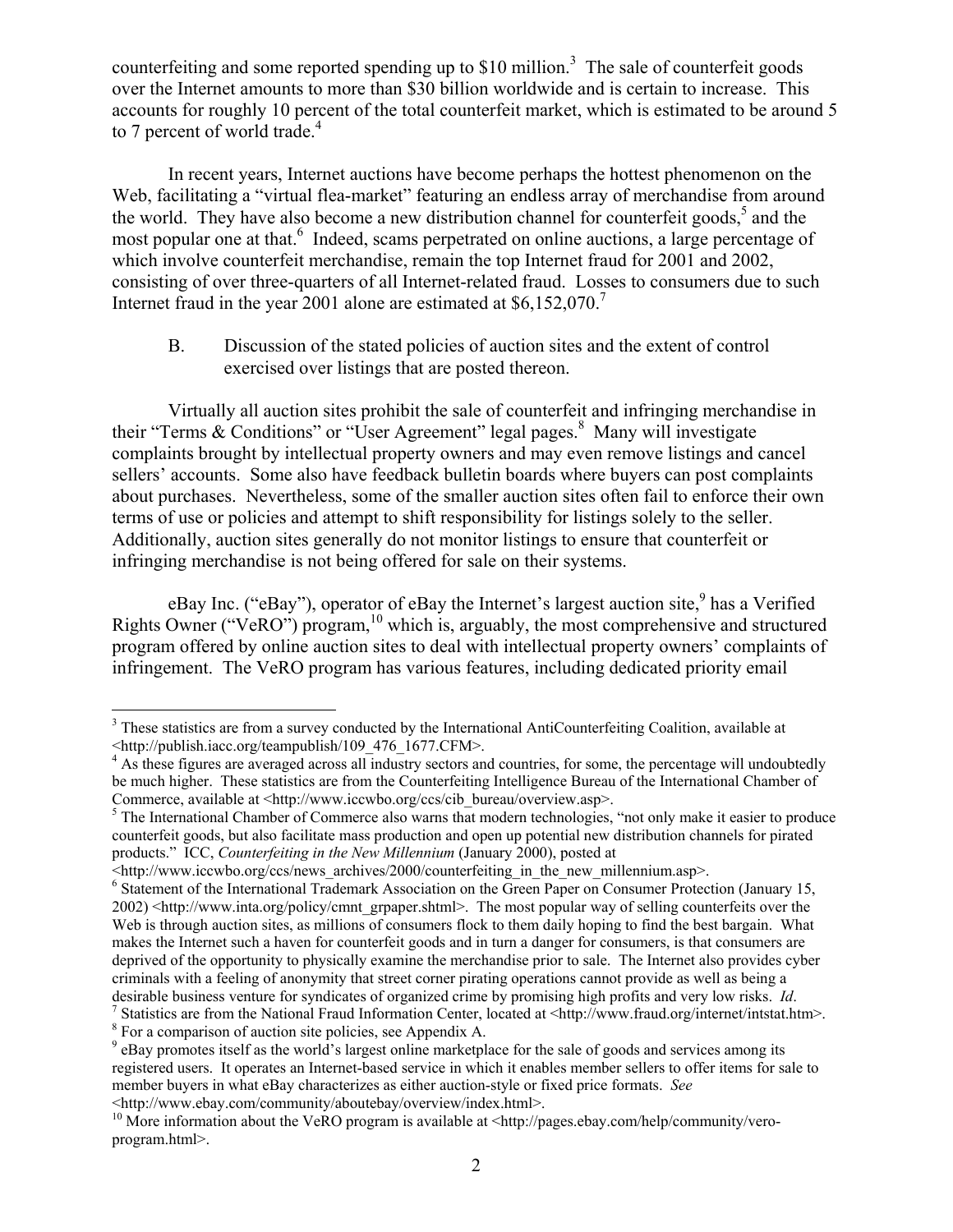queues for reporting alleged infringing activities and the ability to use a "personal shopper" feature that allows users to conduct automatic searches for potentially infringing items. Additionally, Amazon.com, Inc., operator of Amazon.com Auctions ("Amazon.com Auctions") has instituted a similar policy of regularly reviewing all auctions that are posted on its system, removing those that appear to be infringing and possibly even canceling the seller's account.<sup>11</sup> Despite the fact that eBay and Amazon have set up these structured programs to prevent counterfeit and infringing items from being listed, such listings have not stopped nor have they even been considerably reduced.<sup>12</sup>

In an effort to avoid the posting of counterfeit and infringing items on its site, the second largest online auction site,<sup>13</sup> Yahoo! Inc., operator of Yahoo! Auctions ("Yahoo! Auctions"), created its Neighborhood Watch Program, which allows users to "review" and report questionable auctions. Unlike eBay and Amazon Auctions, Yahoo! Auctions apparently relies primarily on direct feedback from users.<sup>14</sup> It has also been reported that Yahoo! Auctions uses "bots" to search its site for infringements and will cancel any auctions that appear to violate intellectual property rights.<sup>15</sup>

 Despite the current policies adopted by online auction sites and their disparate efforts at policing their systems for infringements, intellectual property owners might argue that more can be done to prevent violations of their rights. Conversely, auction sites might be reluctant to do more, if not from an effort to protect the rights of their users, then possibly because a strictly enforced policy may reduce the level of user activity or impose a financial cost on the operators of the auction sites. Additionally, anticipating the threat of legal action by trademark owners for secondary infringement, virtually all auction sites have crafted their legal terms in efforts to avoid such liability.16 As will be evident from the legal discussion, it also stands to reason that auction site owners are wary of crossing a line they believe they have not yet approached -- that of content provider, with the concomitant exposure to all sorts of liability this may imply. It remains to be seen whether such language will be sufficient to insulate auction sites from secondary trademark infringement liability.

# II. OVERVIEW OF SECONDARY TRADEMARK INFRINGEMENT LAW

1

<sup>&</sup>lt;sup>11</sup> Indeed, the Business Software Alliance commended Amazon Auctions for its singular and proactive efforts in the area of self-monitoring and self-policing its auction listing for infringing software programs.

*See Software Group Recognizes Amazon.Com Auctions For Protecting Buyers From Software Piracy* (December 15, 2000), posted at <http://www.caast.org/release/default.asp?aID=46>.<br><sup>12</sup> Indeed, some have further claimed that "eBay knowingly tolerates fraudulent material being sold on their site and

they facilitate copyright infringement as well." D. Mark Katz*, eBay Violates Trade Rules* (August 10, 2002), available at < http://www.auctionguild.com/generic96.html>.

<sup>&</sup>lt;sup>13</sup> For a statistical analysis of online auction sites, see  $\lt$ http://onlineauctionbiz.com/auction\_statistics.htm>. <sup>14</sup> A description of the Neighborhood Watch program can be found at

 $\text{Khttp://help.vahoo.com/help/autions/abid/abid-19.html}$ . Indeed, this considerably weaker policy requires that three different users complain about one specific auction before it is cancelled. 15 Nancy L. Hix, *Dealing with Closed Auctions*, located at

<sup>&</sup>lt;http://www.auctionwatch.com/awdaily/tipsandtactics/sel-closed.html>. *See also* White Paper from The Software & Information Industry Association entitled "Piracy on Internet Auction Sites: What Consumers Need to Know," posted at <http://www.siia.net/sharedcontent/piracy/news/auction2001.pdf> (stating that Yahoo! Auctions has "launched a new program to help enforce refined policies and identify items that do not comply with Yahoo!'s Terms of Service. The program will incorporate both a new, internally developed technology, as well as trained

<sup>&</sup>lt;sup>16</sup> *See* third column of comparison chart in Appendix A. Arguably, a site's policy only serves to bind users, *i.e.*, buyers and seller, and may not be an impediment to claims posed by third party trademark owners.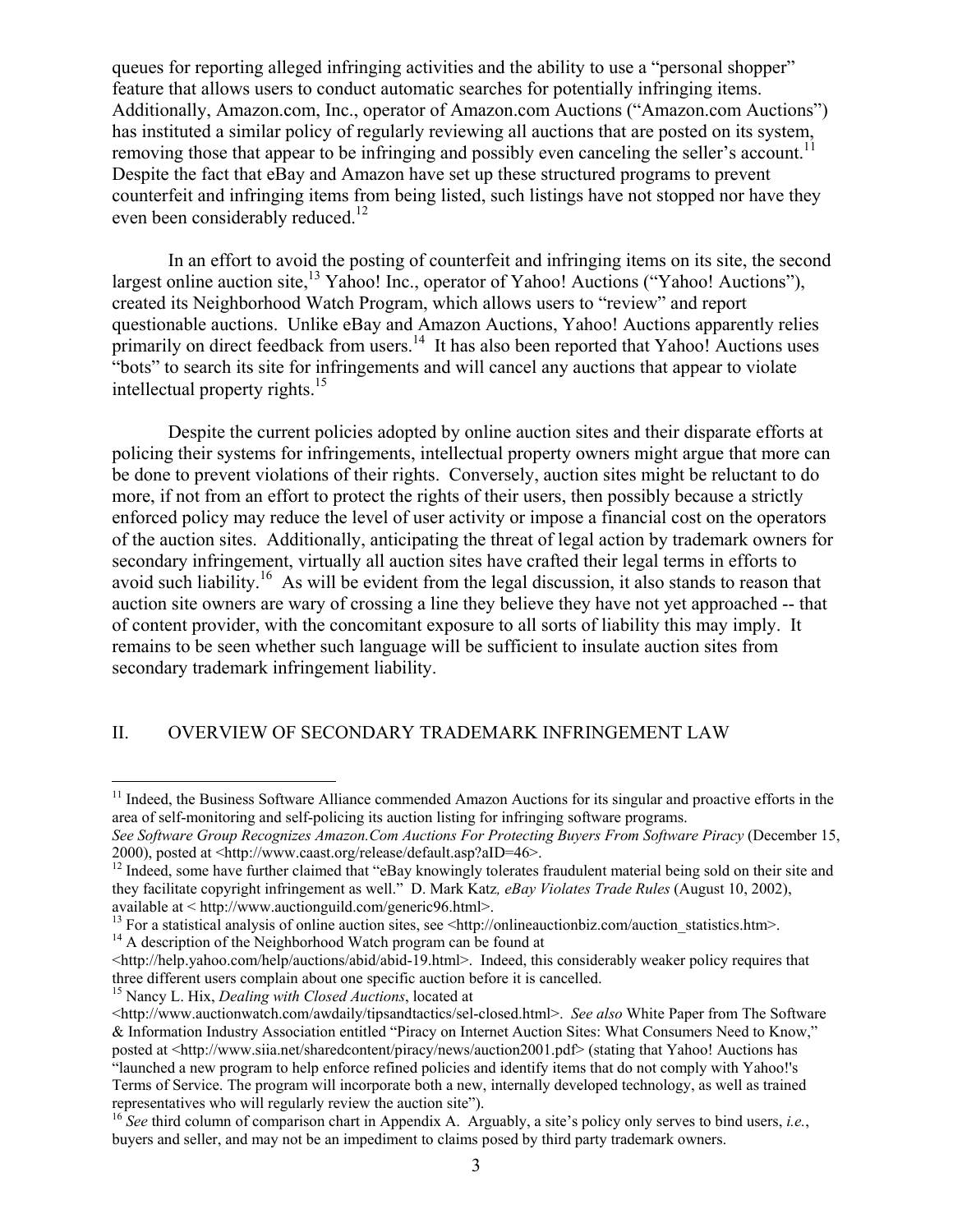A. Doctrine of contributory trademark infringement set out in *Inwood Labs*.

The Lanham Act contains no explicit language allowing for a cause of action of contributory infringement or vicarious liability.<sup>17</sup> In the seminal case of *Inwood Labs., Inc. v. Ives Labs., Inc.*, however, the Supreme Court interpreted that statute to imply such a cause of action and enunciated what remains the standard for contributory trademark infringement.<sup>18</sup> The Court stated that a party which "intentionally induces another to infringe a trademark, or if it continues to supply its product to one whom it knows or has reason to know is engaging in trademark infringement … is contributorially responsible for any harm done as a result of the deceit."<sup>19</sup> Stated differently, the determination of contributory infringement depends upon a defendant's intent and knowledge of the wrongful activities.<sup>20</sup>

B. Discussion of cases holding brick and mortar flea markets liable for contributory trademark infringement (*Hard Rock Cafe, Fonovisa* and *Polo Ralph Lauren*).

 The concept of "knowledge" of infringement, however, was soon expanded, in a critical series of cases. In *Hard Rock Cafe Licensing Corp. v. Concession Svcs., Inc.*<sup>21</sup> the Seventh Circuit extended the *Inwood* test for contributory trademark liability to the operator of a flea market. The court stated that a flea market owner and operator can be held contributorily liable for sales of counterfeit products by a market vendor if the owner knew, had reason to know or was "willfully blind" to the infringing sales.<sup>22</sup> While the court found it to be axiomatic that a company "is responsible for the torts of those it permits on its premises 'knowing or having reason to know that the other is acting or will act tortiously,"<sup>23</sup> it also stated that there is no affirmative duty to take precautions against the sale of counterfeits. The court refused to hold the flea market vicariously liable for the infringement because, in that case, the defendant and the infringer had no apparent or actual partnership, had no authority to bind one another in transactions with third parties and did not exercise joint ownership or control over the infringing product. Nevertheless, the implication in this case was that, had some or perhaps all of these factors been present, Hard Rock Cafe's broader vicarious liability argument may have been successful. While demonstrating the presence of these factors to prove vicarious infringement may be a difficult burden for trademark holders to meet under the circumstances surrounding online auction sites, the likelihood of successfully proving contributory infringement is far greater.

The next significant decision in this area was *Fonovisa, Inc. v. Cherry Auction, Inc.*<sup>24</sup> in which a record company brought suit for trademark infringement against the operators of a swap

1

 $17$  15 U.S.C. § 1051 (1994).

<sup>&</sup>lt;sup>18</sup> 456 U.S. 844, 855 (1982). While *Inwood Labs* involved a manufacturer that was held secondarily liable for its distributor's trademark infringement, this agency relationship has been extended to landlords and tenants. *See infra*. Additionally, even an independent contractor relationship may be sufficient to impose vicarious trademark liability.<br>See AT&T Co. v. Winback and Conserve Program, Inc., 42 F.3d 1421, 1435-36 (3d Cir. 1994).

<sup>&</sup>lt;sup>19</sup> Inwood Labs., 456 U.S. at 854.<br><sup>20</sup> David Berg & Co. v. Gatto Int'l Trading Co., 884 F.2d 306, 311 (7th Cir. 1989). See also Restatement (Third) of Unfair Competition § 26 (1985) (imposing liability when the actor intentionally induces a third person to engage in the infringing conduct, or the actor fails to take reasonable precautions against the occurrence of a third person's infringing conduct in circumstances in which the infringing conduct can be reasonably anticipated).<br><sup>21</sup> 955 F.2d 1143 (7<sup>th</sup> Cir. 1992). In this case, the owner of trademarks for HARD ROCK CAFÉ on apparel brought

suit against a vendor at an Illinois flea market for selling counterfeit goods, as well as the flea market owner for its vendor's infringement.<br> $^{22}$  *Id.* at 1149.

<sup>&</sup>lt;sup>23</sup> *Id. quoting* Restatement (Second) of Torts § 877(c) & cmt.d (1979).<br><sup>24</sup> 76 F.3d 259 (9<sup>th</sup> Cir. 1996).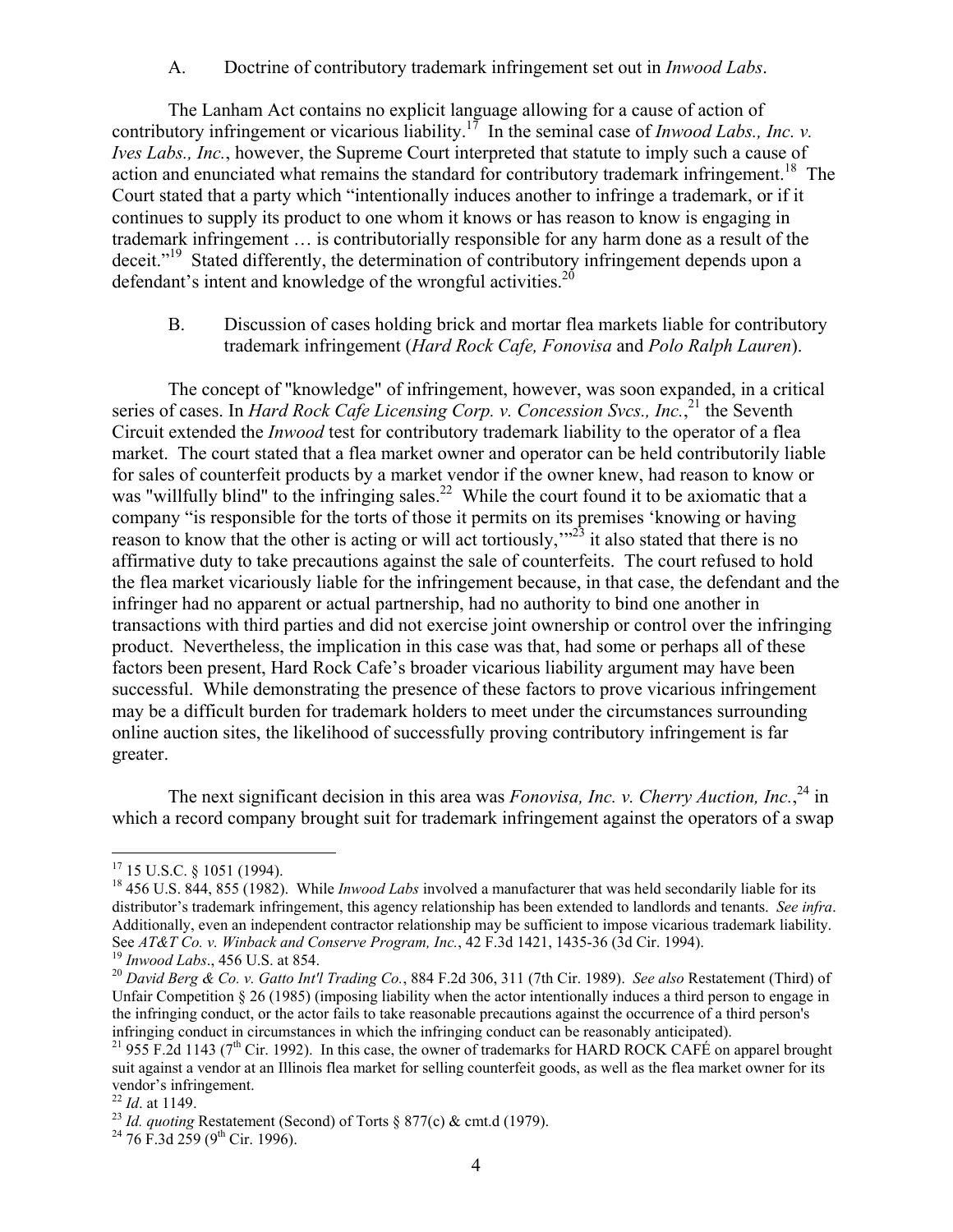meet at which vendors sold counterfeit music cassettes. The Ninth Circuit, citing the decision in *Hard Rock Cafe*, held that the swap meet could be held liable for contributory trademark infringement.<sup>25</sup> The court, reaffirming the notion that "willful blindness"<sup>26</sup> satisfies the knowledge prong of the contributory infringement test, stated that a swap meet that is supplying the necessary marketplace cannot disregard its vendors' blatant trademark infringements with impunity. By analogy to *Fonovisa*, it would appear that trademark holders could attempt to meet the willful blindness test and build a case for proving "willful blindness" by routinely providing notice letters to online auction sites informing them of counterfeit merchandise being auctioned on their sites. Thus, contributory trademark infringement could at least theoretically be established if sufficiently specific notices are ignored and an online auction site continues to allow its site to be used to conduct known infringing activities.

In *Polo Ralph Lauren Corp. v. Chinatown Gift Shop*, 27 Polo Ralph Lauren Corp., Rolex Watch U.S.A., Inc., and Louis Vuitton brought suit against three retailers and their landlords for the sale of counterfeit goods bearing the three companies' trademarks. To support their claim of contributory trademark infringement against the landlords, the plaintiffs contended that the landlords were providing their tenants with a safe haven and marketplace to engage in the sale of counterfeit goods; that the tenants had been openly selling the counterfeit goods with impunity; and that the landlords had knowledge of their tenants' illegal acts and that their premises were being used for such unlawful trade.<sup>28</sup> The court denied a motion to dismiss brought by one of the defendants, holding that under *Inwood* and *Hard Rock Cafe*, the plaintiffs stated a cause of action for contributory trademark infringement against the landlord.<sup>29</sup> In addressing liability under the Lanham Act, the *Polo Ralph Lauren* court observed that "a landlord is neither automatically liable for the counterfeiting of a tenant, nor is the landlord automatically shielded from liability. The question of liability depends on the circumstances."<sup>30</sup> The court held that the landlord had a responsibility under both federal and state law, commencing at the time it received notice from the plaintiffs regarding the counterfeiting, to take "reasonable steps to rid the premises of the illegal activity. $\mathbf{r}^{31}$  Thus, this decision seems to indicate that a court may require that a trademark holder prove that the landlord's failure to act is the proximate cause of the trademark holder's damages.

C. Discussion of cases finding contributory trademark infringement resulting from online activity (*Lockheed*, *Gucci*, *Great Domains*).

<sup>&</sup>lt;sup>25</sup> The bulk of the *Fonovisa* decision discussed secondary copyright liability. This analysis has been significantly affected by the enactment of the DMCA (*see infra*). For a detailed discussion of how *Fonovisa* would have affected ISPs had the DMCA not been enacted, see Kenneth A. Walton, *Is A Website Like A Flea Market Stall? How Fonovisa v. Cherry Auction Increases The Risk Of Third-Party Copyright Infringement Liability For Online Service Providers*, 19 HASTINGS COMM. & ENT. L.J. 921 (Summer 1997). Also, for an in-depth analysis of *Fonovisa* with respect to anti-counterfeiting efforts in general, *see* Barbara Kolsun and Jonathan Bayer, *Indirect Infringement And Counterfeiting: Remedies Available Against Those Who Knowingly Rent To Counterfeiters*, 16 CARDOZO ARTS & ENT. L.J. 383 (1998).<br><sup>26</sup> As explained in *Hard Rock Cafe*, in order to constitute willful blindness, a person must "suspect wrongdoing and

deliberately fail to investigate." *Hard Rock Cafe*, 955 F.2d at 1149 (*citing Louis Vuitton S.A. v. Lee*, 875 F.2d 584, 590 (7th Cir. 1989)). Additionally, such willful blindness constitutes knowledge under the Trademark Counterfeiting Act of 1984. H.R. Rep. No. 98-997, at 10.

<sup>27 855</sup> F. Supp. 648 (S.D.N.Y. 1994).

<sup>&</sup>lt;sup>28</sup> The plaintiffs based their case upon several civil seizures of counterfeit goods at each of the retail locations, followed by notice letters to the landlords regarding the tenants' illegal sale of counterfeit goods. After receiving no response from the landlords to these letters, the plaintiffs commenced litigation. The retailer defendants defaulted and the plaintiffs secured a substantial default judgment against them. *Id.* at 650. <sup>29</sup> *Id.* at 648. <sup>30</sup> *Id.* <sup>31</sup> *Id*.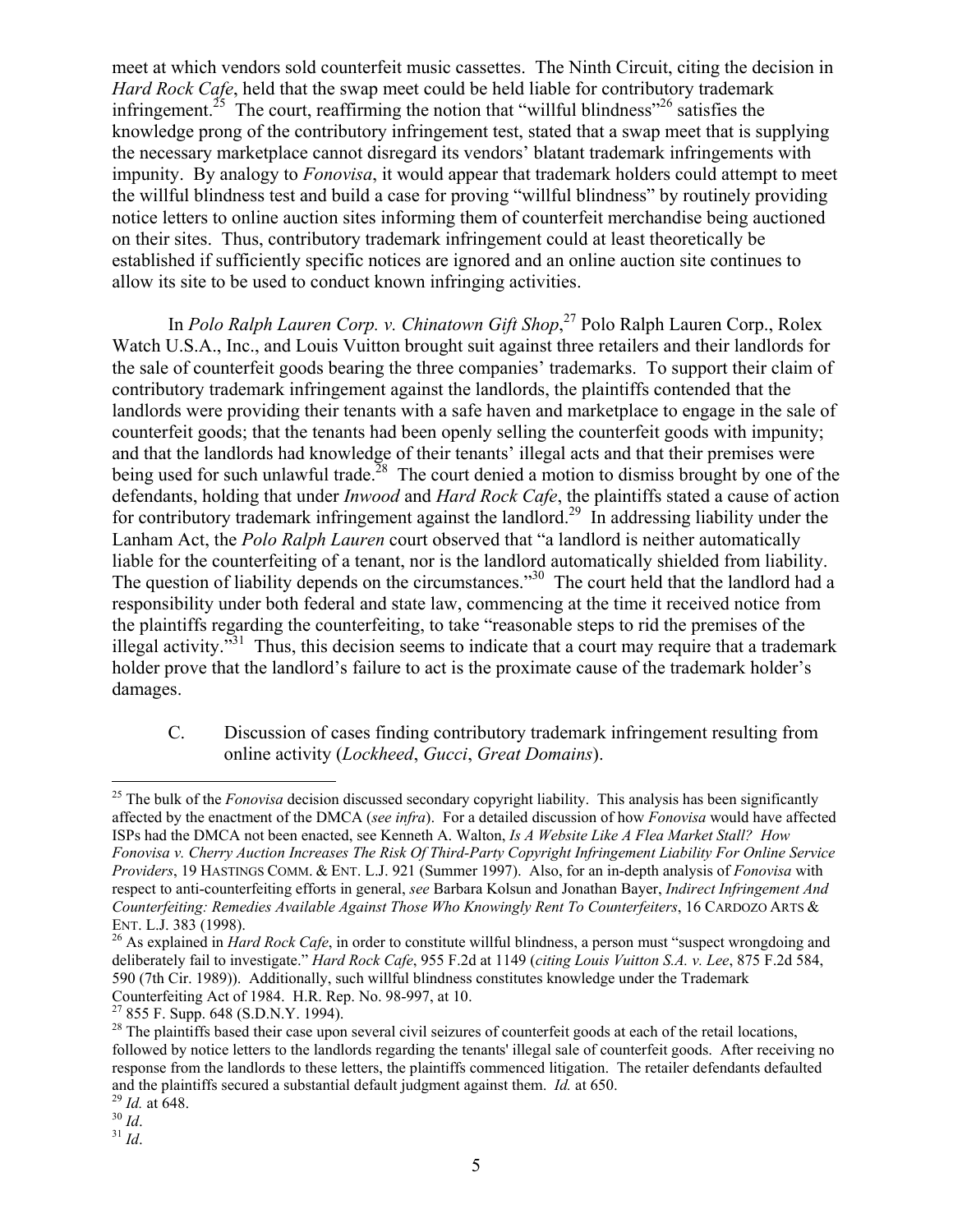Various trademark plaintiffs have asked the courts to apply these principles to the Internet, with varying degrees of success. To date, there have been no decisions that have addressed, head-on, the application of secondary trademark liability to online auction sites.<sup>32</sup> Nevertheless, the following cases will likely serve as precedent for such a determination, were the issue to come before a court.

In *Lockheed Martin Corp. v. Network Solutions, Inc.*, 33 the court rejected the plaintiff's contributory trademark infringement claim against the defendant, the domain name registrar with which the infringing domain name was registered. The court explained that the defendant's role was limited to registering a domain name and connecting it with an IP address, not its use in commerce and, therefore, its conduct was too far removed from the actual infringing conduct. *Lockheed*, of course, was not an action brought against a website owner or operator. In *Gucci*  America, Inc. v. Mindspring Entrs., Inc. et al.,<sup>34</sup> the owner of the GUCCI trademark sued the owner of a website that sold counterfeit Gucci products on the site, as well as the site's Internet Service Provider ("ISP"), Mindspring. Mindspring brought a motion to dismiss based on the *Lockheed* court's refusal to extend secondary liability for domain name squatting to the name registrar. The Court denied the motion, reasoning that a domain name registrar's "role in the Internet is distinguishable from that of a Internet service provider whose computer provides the actual storage and communications for infringing material, and who therefore might be more accurately compared to the flea market vendors in *Fonovisa* and *Hard Rock*."

Thus, under the rule enunciated in *Gucci*, the key factor for determining whether a party will be held secondarily liable as a contributing infringer is the degree to which it can control and monitor the activities of the infringing party. In *Gucci*, the court found that Mindspring, an ISP, was (unlike a domain name registrar) akin to a flea market operator because it provided, "the actual storage and communications for infringing material," just as the flea market operator provides the physical location and the selling environment to the vendor trading in counterfeit goods. A flea market operator can prevent the sale of counterfeits by prohibiting them from being sold at its site or denying access to a vendor altogether. So too, ruled the *Gucci* court, can the ISP prevent the infringing conduct by monitoring sites using its services or terminating service to wrongful parties accused of selling counterfeits.

In *Ford Motor Co. v. Greatdomains.Com, Inc.*, 35 the plaintiff, owner of various marks such as FORD, brought an action under the Anticybersquatting Consumer Protection Act  $({\rm "ACPA")}^{36}$  against registrants of domains names incorporating its trademarks, as well as against the defendant, an online auctioneer of domain names, for contributory trademark infringement. In the first sentence of this opinion, the Court analogized the defendant to eBay and stated that the defendant, "[r]ather than offering a forum for whatever objects cyber-merchants might wish to sell … [it] specializes in auctioning Internet domain names … [by] providing a marketplace for buyers and sellers of domain names…[for which it] receives a fixed percentage of the price

1

 $32$  A lawsuit seeking contributory copyright and trademark liability was brought in March 2000 by Sega of America, Inc., Electronic Arts Inc., and Nintendo of America, Inc. in the US District Court for the Northern District of California against Yahoo!, alleging that Yahoo! knowingly aided the sale of counterfeit video games on its website. No decision has issued. *See* Kevin Murphy, *Yahoo Sued for Millions Over Pirated Games*, CyberCover News (March 30, 2000) posted at <http://www.shockmag.com/pages/computergram\_mar\_30.htm>.<br><sup>33</sup> 985 F. Supp. 949 (C.D. Cal. 1997), *aff'd*, 194 F.3d 980 (9<sup>th</sup> Cir. 1999).<br><sup>34</sup> 135 F.Supp.2d 409 (S.D.N.Y. 2001).

<sup>35 177</sup> F.Supp.2d 635 (E. D. Mich. 2001).

 $36$  15 U.S.C. § 1125(d).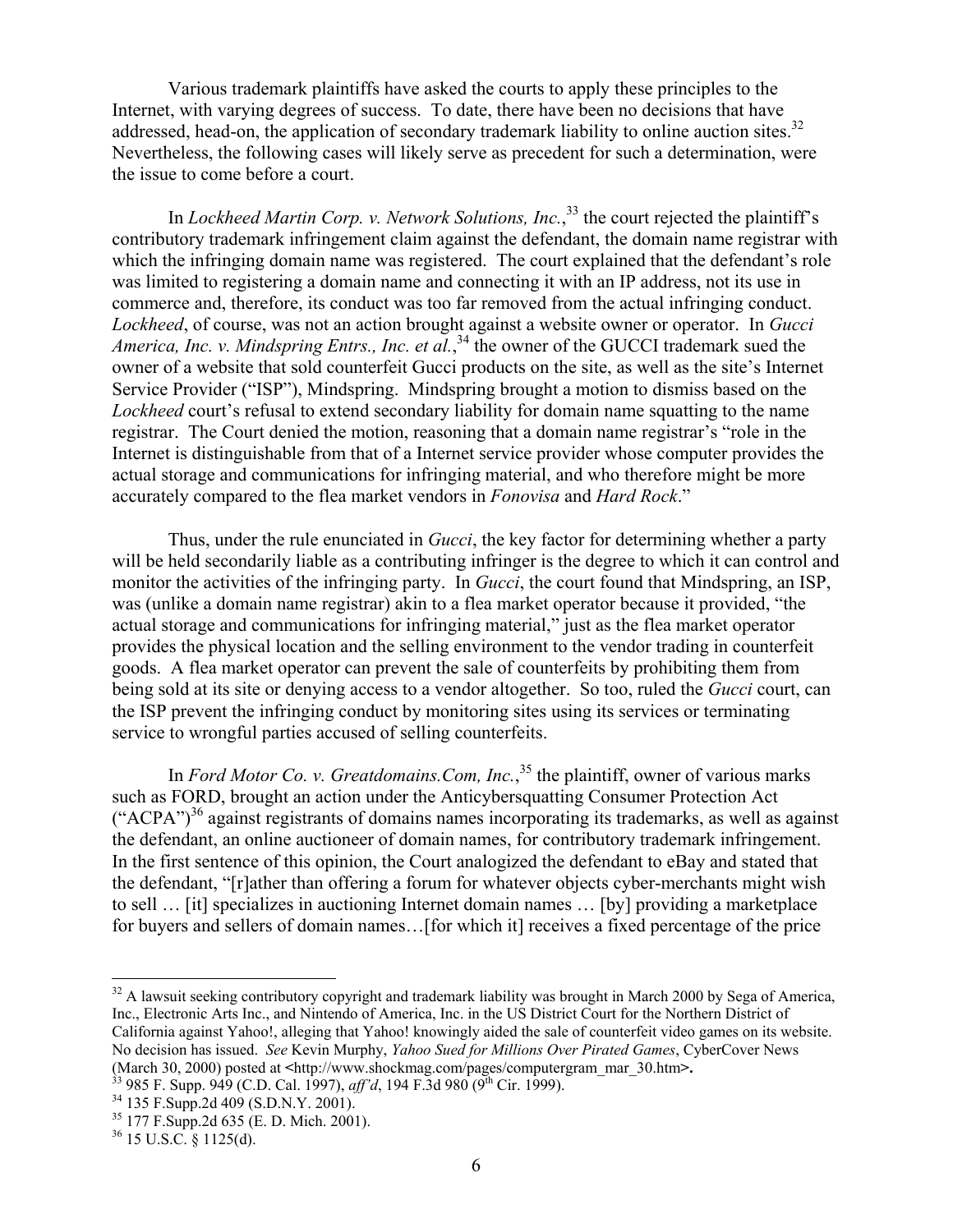of any domains sold over its Website."37 In support of its contributory trademark infringement claim against the defendant, the plaintiff argued that the "flea market" analysis used in *Fonovisa*  and *Hard Rock Cafe* should also apply in this case because the defendant provided "the necessary marketplace" for the alleged cybersquatting.<sup>38</sup> Nevertheless, the Eastern District of Michigan declined to extend this "flea market" analysis to cybersquatting cases because of the heightened standard of "bad faith intent" required by the ACPA. The Court explained that "[b]ecause an entity such as Great Domains generally could not be expected to ascertain the good or bad faith intent of its vendors, contributory liability would apply, if at all, in only exceptional circumstances."39 Nevertheless, *Great Domains* may be used to support the argument that in a "regular," non-ACPA, contributory trademark infringement action, awareness by the operator of a website that infringing materials are being sold or auctioned thereon would be sufficient for a finding of contributory infringement.

 A review of Internet-related case law dealing with contributory trademark liability suggests that an online auction site may be more comparable to the ISP in the *Gucci* case than to the domain name registrar in *Lockheed*. In fact, if the *Lockheed* and *Gucci* cases are viewed as points along a continuum, with domain name registration services (no contributory liability) on one extreme and ISP services (conditional contributory liability) on the other, online auction sites likely fall somewhere near or possibly further to the right of even the ISP depending on the specific facts of in a given case. And, arguably, online auction sites are more like flea market operators than the defendants in *Fonovisa* and *Hard Rock Cafe*.

D. Unfair competition and similar trademark infringement-like liability under state statutes (*Gentry v. eBay*, *Stoner v. eBay*, NY statute and *Dayana*).

 A number of other approaches to auction site liability have been attempted, without great success. In *Gentry v. eBay*,  $^{40}$  a class of eBay users who purchased allegedly forged autographed sports memorabilia on eBay brought suit in Superior Court in San Diego, California. The plaintiffs claimed that eBay violated California unfair competition law; was negligent in permitting the sale of allegedly forged sports memorabilia by misrepresenting the safety of purchasing such items; and that eBay knew or should have known the individual defendants were conducting unlawful practices but failed to ensure that they complied with the law.<sup>41</sup> The court, whose decision was upheld on appeal, concluded that none of these allegations placed eBay outside the immunity for service providers established by the safe harbor provisions of the Communications Decency Act ("CDA"), $^{42}$  reasoning that, otherwise, eBay would be liable for simply failing to stop the individual defendants' illegal acts of compiling false or misleading content merely if eBay knew or should have known of the fraudulent conduct of these third parties. As no secondary trademark infringement claim was made by the plaintiffs, and, thus, the court made no mention of liability in such a circumstance, the court's decision presumably

<sup>1</sup> 

<sup>&</sup>lt;sup>37</sup> *Id.* at 639-40.<br><sup>38</sup> *Id.* at 646.<br><sup>39</sup> *Id.* at 647.<br><sup>40</sup> 99 Cal.App.4th 816, 121 Cal.Rptr.2d 703 (June 26, 2002).

 $41$  The plaintiffs also claimed that eBay violated a section of the California Civil Code which prohibits "dealers" from selling sports memorabilia without a "Certificate of Authenticity." The court noted that eBay was not a "dealer" under California law and thus not required to provide certificates of authenticity with autographs sold over its site by third parties.

 $42$  47 U.S.C. § 230. The CDA immunizes interactive computer service providers from liability for posting harmful information provided by another information content provider. The *Gentry* court felt that imposing liability on eBay by holding eBay responsible for content originating from other parties, it would be treating it as the publisher (*i.e.*, the original communicator), contrary to Congress's expressed intent under section  $230(c)(1)$  and  $(e)(3)$ .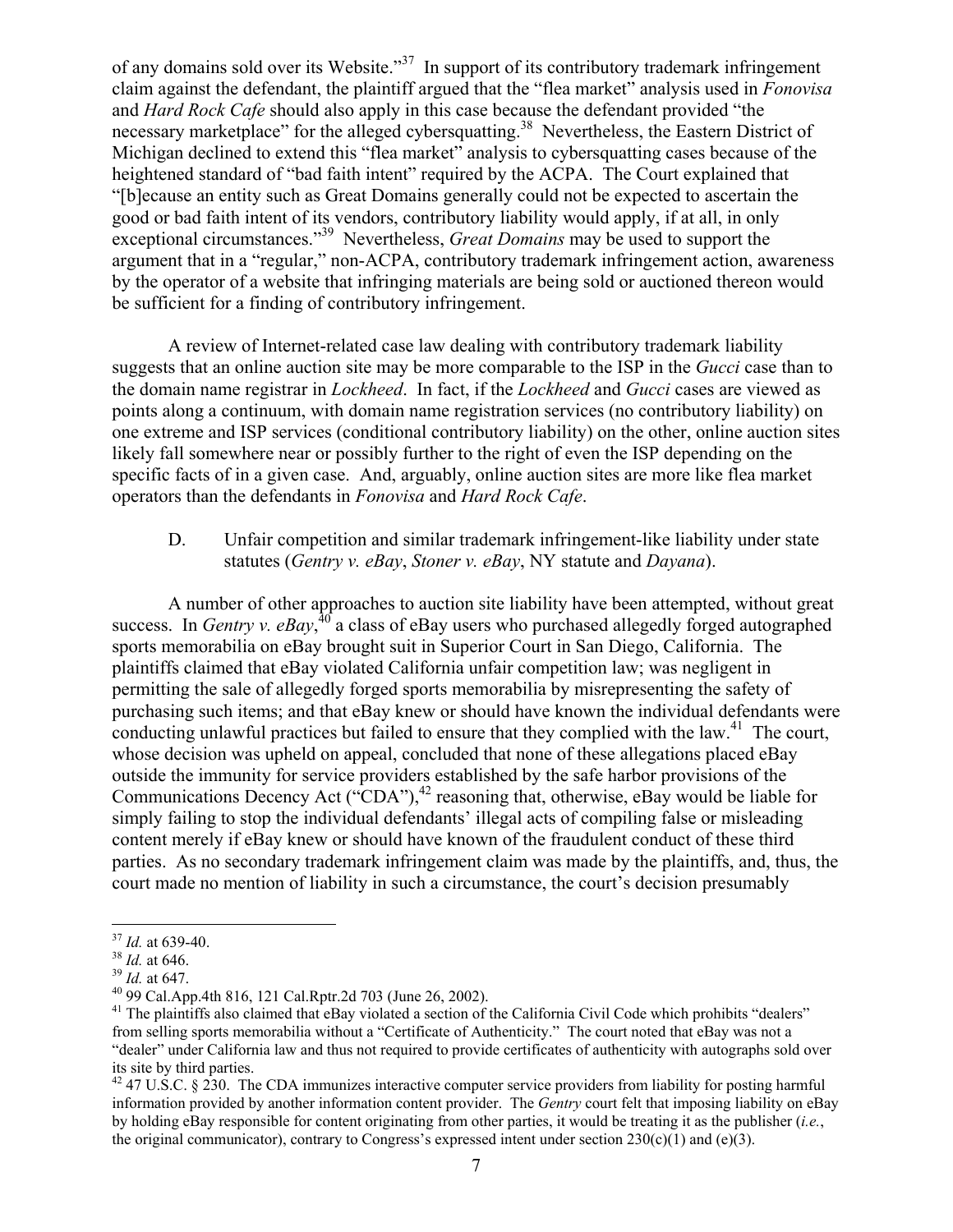would not affect a claim of secondary trademark infringement.<sup>43</sup> Additionally, the CDA is unlikely to be used as a defense to contributory trademark infringement because of the limitation set forth in  $\S 230(e)(2)$ , that "[n]othing in this section shall be construed to limit or expand any law pertaining to intellectual property."<sup>44</sup>

The unreported decision of *Stoner v. eBay, Inc.*45 was cited in fn. 13 of the *Gucci v. Hall Assoc.* case, as follows:

By letter dated Nov. 16, 2000, Mindspring cites *Stoner v. eBay Inc.,* No. 305666, 2000 WL 1705637 (Cal.Super.Ct. Nov. 1, 2000), in which, the California Superior Court held that eBay was immune (under Section 230) from liability pursuant to Cal.Bus. & Prof.Code § 17200. Plaintiff responds that *Stoner* "has no relevance to this case" because, "[a]lthough the plaintiff there apparently complained about sales of 'bootleg sound recordings ... [he did not] bring typical intellectual property causes of actions, such as claims for copyright, trademark or patent infringement,' " but rather sued under Cal.Bus. & Prof.Code § 17200 whose " 'sweeping language' has been construed to reach 'anything which can properly be called a business practice and that at the same time is forbidden by law.' " (Pl.'s Letter dated Nov. 21, 2000 (quoting *Stop Youth Addiction, Inc. v. Lucky Stores, Inc.,* 17 Cal.4th 553, 71 Cal.Rptr.2d 731, 950 P.2d 1086, 1090  $(1998)$ ).

Indeed, in *Stoner,* a California State Superior Court decision, the Court stated that, "[i]n order for liability to arise [under this state cause of action] and the immunity to be lost, it would be necessary to show actual, rather than constructive, knowledge of illegal sales, and some affirmative action by the computer service, beyond making its facilities available in the normal manner, designed to accomplish the illegal sales." While the language appears to be quite broad, the *Gucci* decision suggests that *Stoner* should not be applied in federal trademark or copyright cases.

Most states have enacted anti-counterfeiting statutes as well.<sup>46</sup> In New York, trademark holders facing a landlord who knowingly permits the counterfeiting activities of his tenant have a weapon at their disposal that is unavailable in any other state. Pursuant to N.Y. Real Property

<sup>43</sup> Though an unfair competition claim is similar to a trademark infringement claim, the *Gentry* court's basis for dismissing this state cause of action was based on its preemption by the federal CDA, a reasoning that is inapplicable to a federal trademark infringement or counterfeiting claim.

<sup>&</sup>lt;sup>44</sup> Indeed, the *Gucci* court rejected the ISP's argument that the absence of any decisional law prior to passage of the CDA acknowledging ISP liability for contributory trademark infringement meant any such finding of contributory liability after enactment of the CDA would be an impermissible expansion of intellectual property law. *Gucci*, 135 F. Supp.2d at 412.

<sup>45 56</sup> U.S.P.Q.2d 1852 (Cal. Super. 2000)

<sup>46</sup> *See, e.g.,* Ariz. Rev. Stat. § 44-1455 (West 1994); Cal. Penal Code § 350 (West 1988 & Supp. 1998); Fla. Stat. Ann. §§ 831.03, 831.05 (West 1994 & Supp. 1998); Ga. Code Ann. § 10-1-454 (Supp. 1997); Haw. Rev. Stat. Ann. §§ 708-875 (Michie, WESTLAW through 1997); Idaho Code §§ 18-3614 (1997); 765 Ill. Comp. Stat. 1040 (West 1993 & Supp. 1997); La. Rev. Stat. Ann. § 14:229 (West Supp. 1997); Md. Code Ann. art. 27, § 48A (1996); Mich. Comp. Laws Ann. § 750.263 (West 1991); N.J. Stat. Ann. § 2C:21-32 (West, WESTLAW through 1997); N.Y. Penal Law §§ 165.70 to 165.74 (McKinney 1998); N.C. Gen. Stat. § 80-11.1 (1997); N.D. Cent. Code § 51- 07-04 (1997); Ohio Rev. Code Ann. § 2913.34 (Anderson 1996); 18 Pa. Cons. Stat. Ann. § 4119 (West Supp. 1997); R.I. Gen. Laws § 11-17-13 (Supp. 1997); S.C. Code Ann. § 39-15-1190 (Law Co-op. Supp. 1997); Va. Code Ann. § 59.1-89 (Michie Supp. 1997); Wis. Stat. Ann. § 132.20 (West 1989). *See also* D.C. Code Ann. §§ 22-751, 22-752 (Supp. 1997).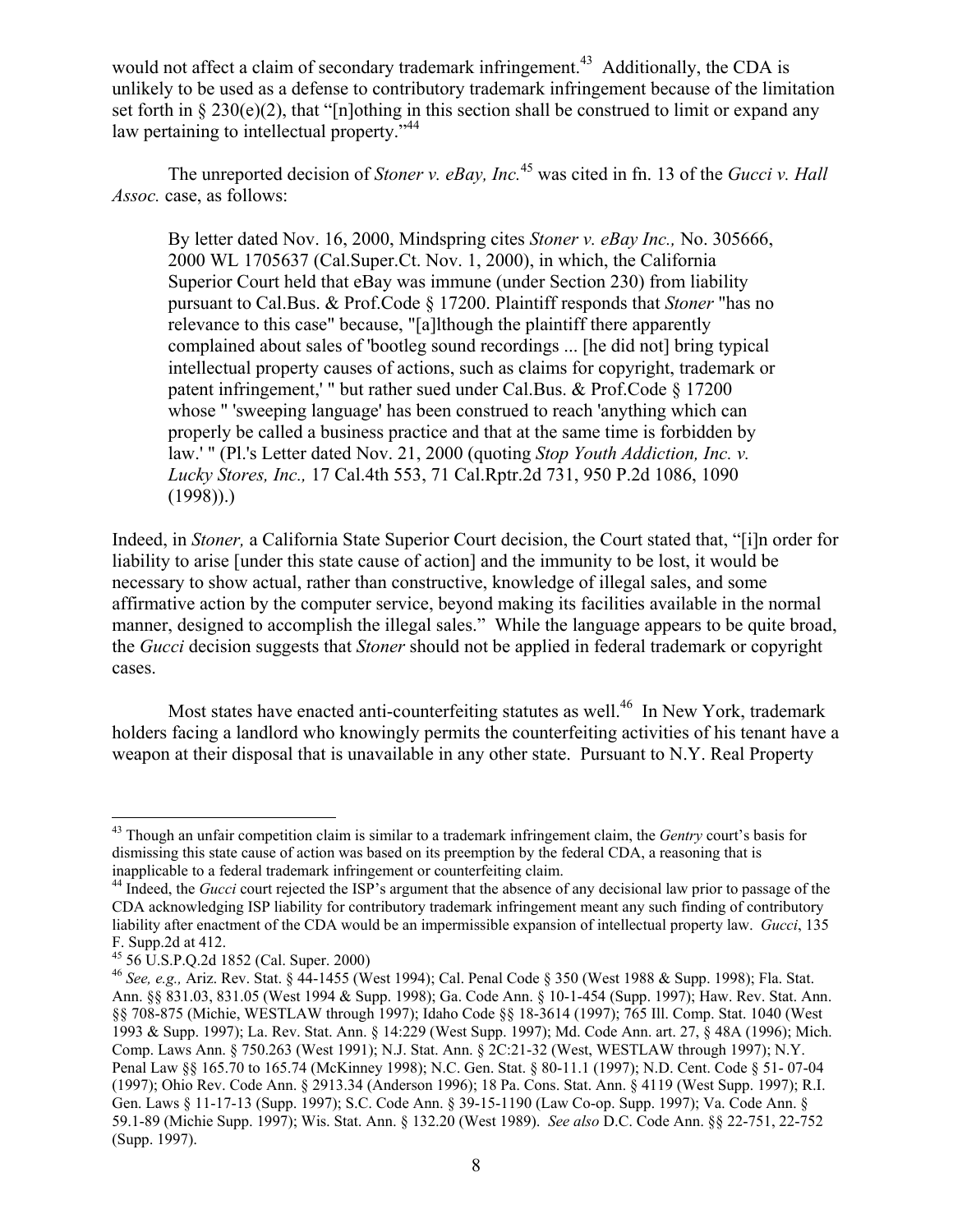Law § 231, a landlord may be held liable as a contributory infringer for tenants' illegal conduct and is jointly and severally liable with the tenant for any resulting damage.<sup>47</sup>

Under New York law, trademark plaintiff have an additional arrow in their quiver that has not yet been tested in the online auction context. In *1165 Broadway Corp. v. Dayana of N.Y.*  Sportswear, Inc.,<sup>48</sup> the Civil Court of the State of New York addressed the issue of whether the holding and selling of counterfeit goods constitute an illegal use under RPL § 231, and in turn, whether landlords can be secondarily liable thereunder. Though RPL  $\S$  231 had not previously served as the basis of evictions for counterfeiting activity,  $49$  the court held that RPL § 231 "certainly includes any enterprise operated in violation of the Penal Law," including use of "commercial premises in violation of Penal Law 165.72, known as trademark counterfeiting in the second degree, a class E felony."<sup>50</sup> Thus, under RPL  $\S$  231(2), if the landlord has knowledge that his premises are used for illegal trade, business or manufacture, *i.e.*, counterfeiting activity, the landlord is jointly and severally liable with the tenant for damages resulting from the infringement.

Thus, trademark owners may have an additional claim against online auction sites under New York law and may only need to overcome the more stringent standards of a claim of secondary trademark infringement when they cannot prove counterfeiting. Nevertheless, to date, there have been no cases applying RPL § 231 to online activity and it remains to be seen whether auction sites will be considered "landlords" under RPL § 231(2).

## E. Analogous foreign cases (*Rolex v. eBay* and *Ricardo* in Germany).

Montres Rolex, S.A. ("Rolex"), the owner of the luxury brand ROLEX for watches, has been especially diligent in its efforts to protect its mark from counterfeiting activity online. Indeed, it has brought lawsuits in German courts against online auction sites for contributory trademark infringement. One such suit is currently pending against eBay's European subsidiary.

1

165.72 Trademark counterfeiting in the second degree

<sup>&</sup>lt;sup>47</sup> New York Real Property Law § 231 provides, in part:

<sup>§ 231.</sup> Lease, when void; liability of landlord where premises are occupied for unlawful purpose 1. Whenever the lessee or occupant other than the owner of any building or premises, shall use or occupy the same, or any part thereof, for any illegal trade, manufacture or other business, the lease or agreement for the letting or occupancy of such building or premises, or any part thereof shall thereupon become void, and the landlord of such lessee or occupant may enter upon the premises so let or occupied. 2. The owner of real property, knowingly leasing or giving possession of the same to be used or occupied, wholly or partly, for any unlawful trade, manufacture or business, or knowingly permitting the same to be so used, is liable severally, and also jointly with one or more of the tenants or occupants thereof, for any

damage resulting from such unlawful use, occupancy, trade, manufacture or business.

N.Y. Real Prop. Law § 231 (McKinney 1989).

<sup>48 663</sup> N.Y.S.2d 724 (N.Y.C. Civ. Ct. Oct. 4, 1995).

 $49$  This penal law had been habitually used by landlords to evict tenants for illegal uses of premises that negatively affected the health, morals, welfare, or safety of the public, such as where the premises in question were used: (1) for the storage and distribution of drugs, illegal fireworks, and obscene materials; (2) for illegal operation of a rooming house; (3) for the operation of a house of prostitution; (4) as a gambling hall; and (5) for the illegal sale of liquor during prohibition.

<sup>50 633</sup> N.Y.S.2d at 726. Section 165.72 provides:

A person is guilty of trademark counterfeiting in the second degree when, with the intent to deceive or defraud some other person or with the intent to evade a lawful restriction on the sale, resale, offering for sale, or distribution of goods, he or she manufactures, distributes, sells, or offers for sale goods which bear a counterfeit trademark, or possesses a trademark knowing it to be counterfeit for the purpose of affixing it to any goods, and the retail value of all such goods bearing counterfeit trademarks exceeds one thousand dollars.

N.Y. Penal Law § 165.72 (McKinney 1997).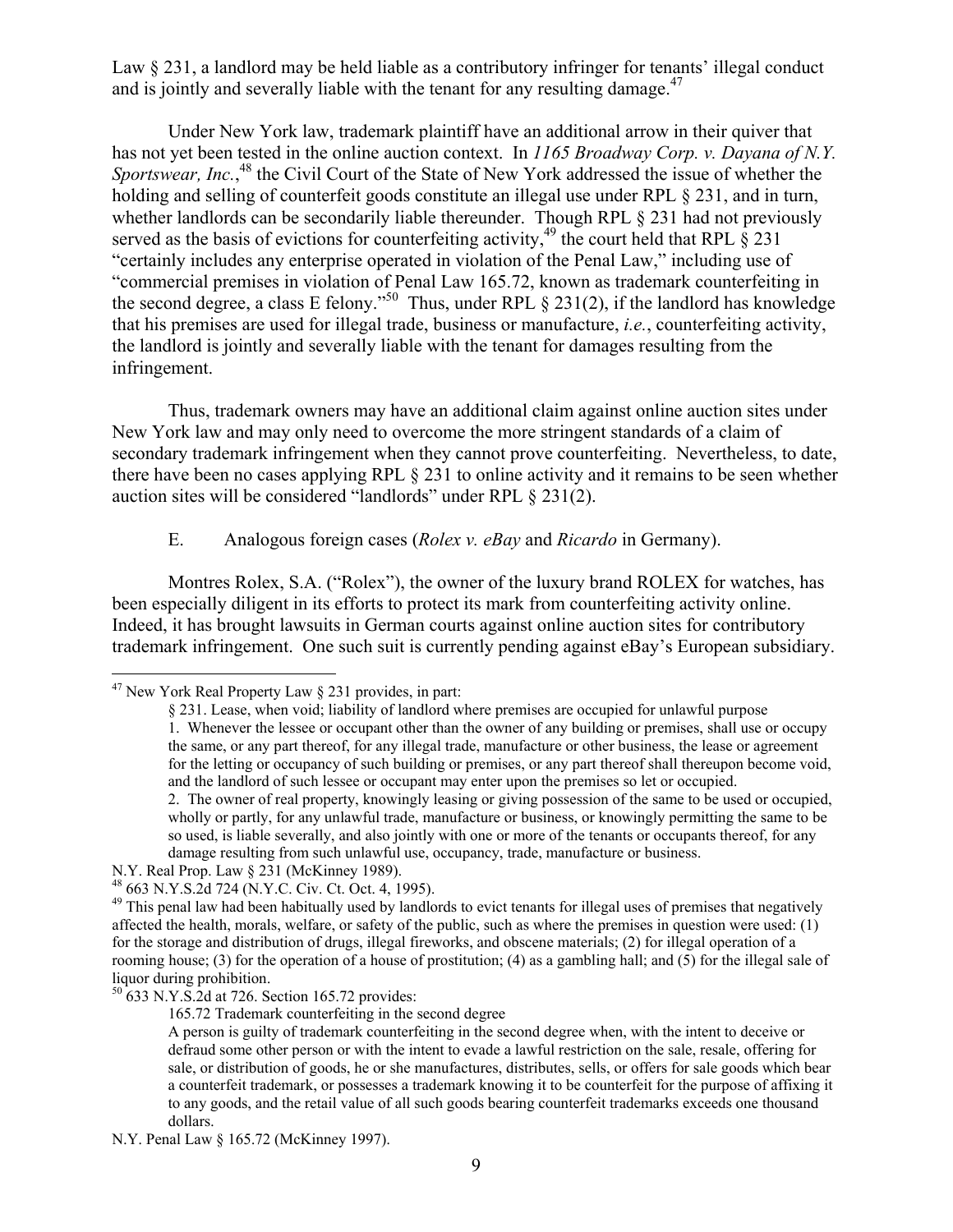Rolex alleged that eBay infringed Rolex's trademarks and unfairly competed with Rolex as result of users' selling counterfeit watches through eBay's German website. Rolex is seeking an order forbidding the sale of Rolex watches on the website as well as damages.<sup>51</sup>

Another such lawsuit was brought by Rolex against Ricardo.de, a popular German auction site. The trial court (Cologne Regional Court), held in favor of Rolex and prohibited Ricardo.de from either selling or allowing replica Rolex watches to appear on its website. On appeal, the Regional High Court of Cologne dismissed Rolex's claim and held that providers of online auction platforms cannot be held liable for trademark infringement caused by an auctioneer's offer.<sup>52</sup> The court reasoned that the defendant did not willfully participate in the infringement of rights caused by an offer because the automated registration process used for auctioneers and their offers did not allow the defendant to review an offer's contents. This case, decided under legal doctrines not entirely analogous to the Lanham Act, can also arguably be distinguished from most other auction sites, such as eBay, that do some degree of monitoring of the contents of listings placed on their sites. $53$ 

# III. COMPARISON WITH SECONDARY COPYRIGHT INFRINGEMENT LAW

# A. Overview of DMCA safe harbor provisions for ISPs.

Section 512 of the Digital Millennium Copyright Act ("DMCA"), in an effort to protect Internet Service Providers ("ISPs") from liability for the copyright-infringing activities of its users, requires that proper notice be given to an ISP before it has a duty to act.<sup>54</sup> In other words, the DMCA exempts ISPs that meet the criteria set forth in its safe harbor provisions from claims of copyright infringement made against them that result from the conduct of their customers. The DMCA defines an ISP as "an entity offering the transmission, routing, or providing of connections for digital online communications, between or among points specified by a user, of material of the user's choosing, without modification to the content of the material as sent or received" or "a provider of online services or network access, or the operator of facilities therefor."<sup>55</sup> This broad definition has been held to include auction sites, thus apparently insulating them from secondary liability for copyright infringement.<sup>56</sup>

B. Discussion of cases involving contributory copyright infringement claims related to online activity (*Napster*, *Remarq* and *Ellison*).

http://www.nwfusion.com/news/2002/0509yahoonazi.html, and " eBay Thwarts Shuttle Debris Sales,"<br><http://itmanagement.earthweb.com/ecom/article.php/1578201>, all most recently visited on Feb. 10, 2003.

 $\overline{a}$  $51$  In its most recent Quarterly Report filed with the Securities & Exchange Commission, eBay claimed that it had meritorious defenses and intended to appeal if it does not prevail at the trial court. This QR can be accessed at <http://edgar.sec.gov/Archives/edgar/data/1065088/000089161802005206/f85887e10vq.htm>.

<sup>&</sup>lt;sup>52</sup> Rolex is currently appealing this decision to the German Federal Civil Court in Karlsruhe.

<sup>&</sup>lt;sup>53</sup> Recent litigation and public attention has focused on auction sites deletion, or foreign courts' insistence on their deletion, of certain controversial auction topics, most recently debris from the Columbia Space Shuttle found on eBay, Nazi paraphernalia on the European Yahoo! Auction sites and hate-related merchandise on both services. See, generally, "eBay asked to pull KKK items from site", http://news.com.com/2100-1017- 236426.html?legacy=cnet>, "Yahoo Nazi case tests bounds of online speech,"

<sup>&</sup>lt;sup>54</sup> 17 U.S.C. § 512. The full text of this section can be viewed at <http://www4.law.cornell.edu/uscode/17/512.html>.<br><sup>55</sup> 17 U.S.C. § 512(k)(1)(A-B).

<sup>56</sup> *See infra*.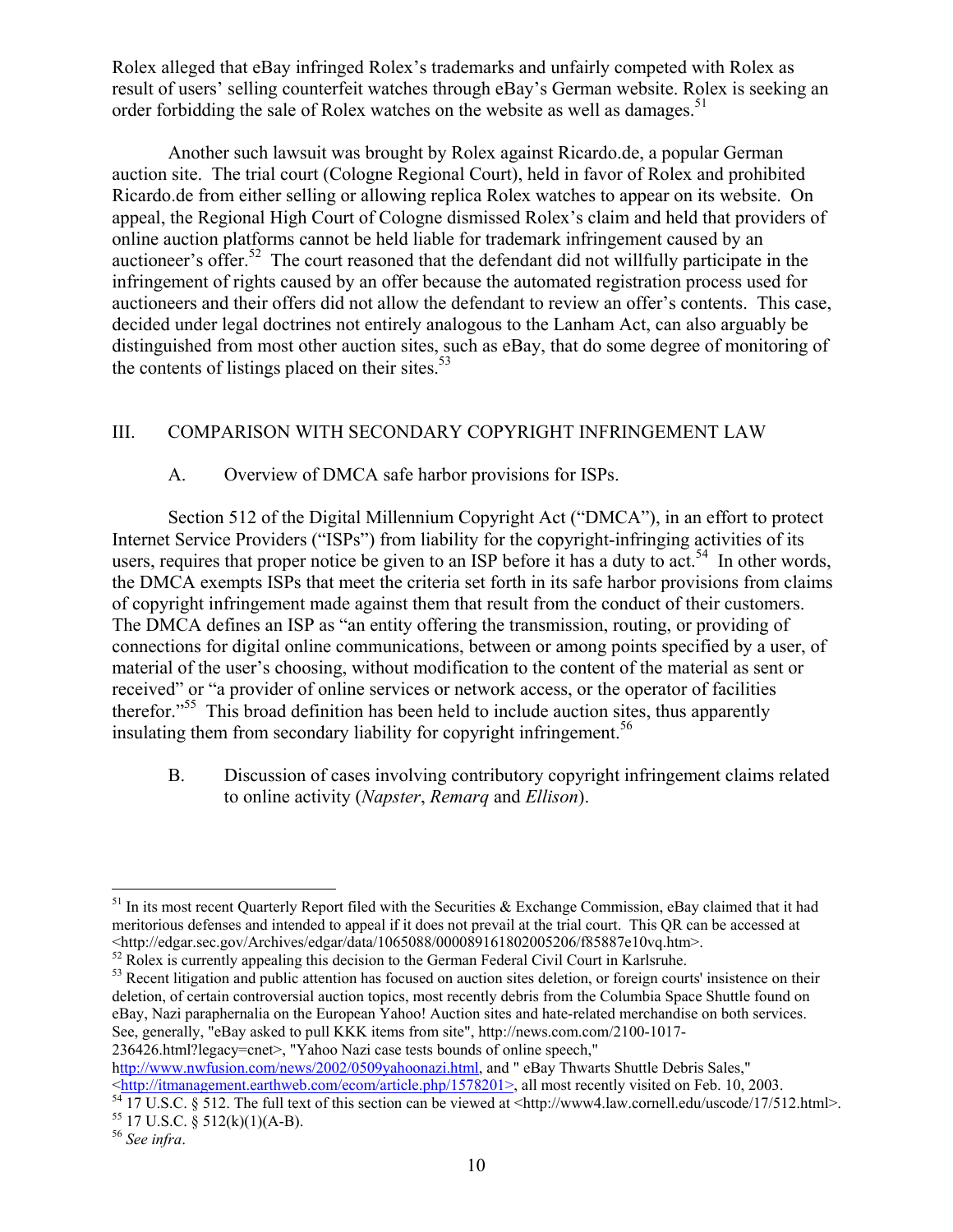In *A&M Records, Inc. v. Napster Inc.*,<sup>57</sup> the Ninth Circuit found that Napster<sup>58</sup> could be held liable for contributory copyright infringement if it had (1) actual knowledge of specific infringing works available using its system, (2) encouraged and assisted its third-party users to engage in copyright infringement, and (3) materially contributed to such infringing activity. The court held that Napster could also be held liable for vicarious copyright infringement if it (1) had a direct financial interest in its users' infringing activity, and (2) retained the ability to police its system for infringing activity, to block access to knowing infringers and to remove the infringing material from its system. The court would not, however, find Napster responsible for preventing infringing material from being posted in the first place. While recognizing that Napster may obtain shelter thereunder, the court declined to apply the safe harbor provisions of the DMCA before full resolution at trial, due to factual issues with respect to the parties' compliance with specific procedures outlined in  $\S 512.^{59}$ 

 In a recent case involving news groups, *ALS Scan, Inc. v. Remarq Communications, Inc.*,<sup>60</sup> it was held that DMCA protection of an innocent ISP disappears at the moment it is informed that a third party is using its system to infringe. The court also held that copyright holders need only comply substantially with the notice requirements set forth in § 512 of the DMCA and that only a representative list of infringements must be provided so as to reasonably identify where the infringements may be found on the provider's system. This decision would appear to strengthen the hand of the owners of copyrighted properties.

Similarly, in a recent decision involving usenets, <sup>61</sup> *Ellison v. Robertson*, <sup>62</sup> it was held that the provision of a service that allows for the automatic distribution of usenet postings can constitute a material contribution when the ISP knows or should know of infringing activity on its system and yet continues to aid in the distribution of the infringing material. The court declined to apply the DMCA's safe harbor provisions to immunize AOL from contributory copyright liability,  $63$  reasoning that an ISP must first satisfy the DMCA's requirement to have adopted and reasonably implemented, and informed its subscribers, of a policy for the termination in appropriate circumstances of subscribers who are repeat infringers. Finally, the court rejected the ISP's argument that the mere provision of usenet access was too attenuated

 $\overline{a}$ 

<http://www.netlingo.com/right.cfm?term=Usenet>.

<sup>57 239</sup> F.3d 1004 (9th Cir. 2001).

<sup>&</sup>lt;sup>58</sup> Napster designed and operated a system that permitted PC users to transmit and retain copyrighted sound recordings employing digital technology. Through a process known as "peer-to-peer" file sharing, Napster allowed its users to make music files stored on individual computer hard drives available for copying by other Napster users, to search for music files stored on other users' computers, and to transfer exact copies of other users' music files from one computer to another via the Internet.<br><sup>59</sup> Napster, 239 F.3d at 1025. This issue was not resolved due to Napster's bankruptcy filing.

<sup>&</sup>lt;sup>60</sup> 239 F.3d 619 (4<sup>th</sup> Cir. 2001). In this case, the plaintiff, owner of copyrights in photographs, brought suit against an online news group service that, as a result of its failure to monitor or censor the articles posted on its site by third parties, featured hundreds of infringing postings. The plaintiff sent notice specifying two news groups, which were allegedly created for the sole purpose of violating its copyrights, and demanded that the defendant remove these groups from its site. The defendant refused, advising the plaintiff that it would eliminate individual infringing items if they where identified with sufficient specificity. Since there were over 10,000 copyrighted images that appeared in the news groups over a period of several months, the plaintiff found it more expeditious to bring suit.

 $61$  A "usenet" is a worldwide bulletin board system accessible through the Internet and ISPs, which contains over 14,000 newsgroups. NetLingo Dictionary of Internet Words, available at

 $62$  189 F. Supp. 2d 1051 (C.D. Cal. 2002). In this case, the plaintiff, owner of copyrights in various fictional works, brought suit against both the individual who posted several of these works onto a usenet group that was used primarily to exchange pirated and unauthorized digital copies of text material, as well as America Online ("AOL"), which acted as a usenet peer and hosted the infringing materials on its server.

<sup>&</sup>lt;sup>63</sup> Conversely, the court did grant AOL's motion for summary judgment on plaintiff's *vicarious* copyright liability claim, which was found to be barred by § 512.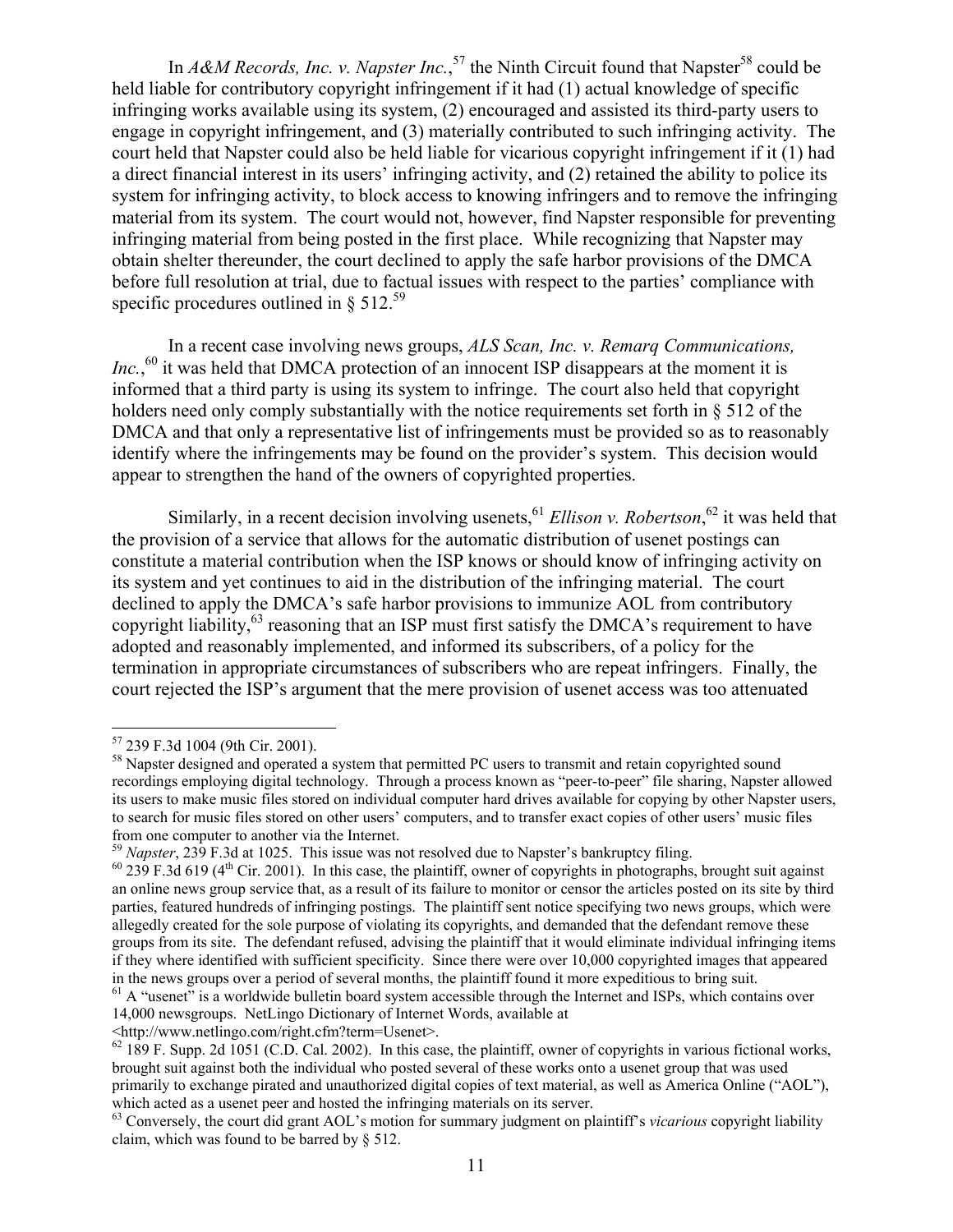from the infringing activity to constitute a material contribution sufficient to sustain a holding of contributory infringement.

Thus, the DMCA does not provide ISPs with absolute immunity from secondary copyright infringement claims. While the case law in this area considers the extent and sophistication of an ISP's ability to police its site as evidence that it can and should do all that it can to prevent infringement on its site, courts will also focus on the specific safe harbor factors in determining whether to impose secondary liability.

## C. Discussion of case involving copyright liability of auction sites (*Hendrickson*).

Recently, in *Hendrickson v. eBay*,<sup>64</sup> the plaintiff sued eBay for copyright infringement, claiming that pirated copies of his documentary film "Manson" were being auctioned on eBay's site. Specifically, in late 2000, Hendrickson sent a cease and desist letter to eBay, claiming that his company owned the copyright to the "Manson" documentary. Significantly, Hendrickson did not make his copyright interest clear and he failed to specify which copies of the documentary were infringing. eBay sent Hendrickson several email messages requesting that Hendrickson submit eBay's Notice of Infringement form and asking him to join eBay's VeRO program. Hendrickson refused eBay's request to join the VeRO program and never provided eBay with specific item numbers that eBay sought with respect to the alleged infringing copies of his documentary. Instead, Hendrickson filed suit.

The court held that the "safe harbor" provisions in  $\S$  512(c) of the DMCA protected eBay from secondary liability for copyright infringement by its sellers. The court did not address eBay's claim to protection under § 512(d). According to the court, eBay did not have a duty to act upon receipt of insufficient notice of alleged infringement, which was deemed inadequate because the plaintiff did not state that he was authorized to act on behalf of the owner of the copyright at issue, did not assert that the use of the copyrighted work was unauthorized, did not provide sufficient information identifying the alleged pirated copies, and did not state under oath in his communications that the information he submitted was accurate. In fact, the judge surmised that eBay should not be "penalized" for engaging in voluntary efforts to "combat piracy over the Internet" and found that the infringing activities were the sale and distribution of pirated copies of "Manson" by eBay's sellers offline, something over which eBay had no control. According to the court, the reference to the offline sale of infringing materials on eBay's website did not constitute infringing activity.

 Clearly, the facts of *Hendrickson* were extremely favorable to eBay and are also easily distinguishable from many trademark owners' prospective cases against online auction sites. Nevertheless, if a court were to follow *Hendrickson* in a trademark case, online auction sites may prevail. This is likely to be the case due to the court's determination that eBay's limited voluntary monitoring of its site for infringement under the VeRO program did not constitute a right and ability to control the infringing activities under the DMCA. It remains to be seen whether a court will apply this analysis in a trademark infringement case where DMCA protections, and the First Amendment considerations that gave rise to them, are not applicable.<sup>65</sup>

<u>.</u>

<sup>64 165</sup> F. Supp. 2d 1082 (C.D. Cal. 2001).

<sup>65</sup> In a case brought in the Southern District of New York, *Earth Flag Ltd. v. Alamo Flag Co.*, 153 F.Supp.2d 349 (S.D.N.Y. 2001), eBay was included as a defendant for its posting of an allegedly infringing auction listing, wherein it again argued that (1) the copyright infringement claim against eBay is barred by the safe harbor provisions of the DMCA; and (2) the CDA grants eBay immunity from plaintiff's state law claims. Holding that the plaintiff could not prove it owned a valid copyright, the court granted the defendants' motions for summary judgment and refrained from analyzing the questions of statutory interpretation raised by eBay. Thus, it has yet to be seen whether the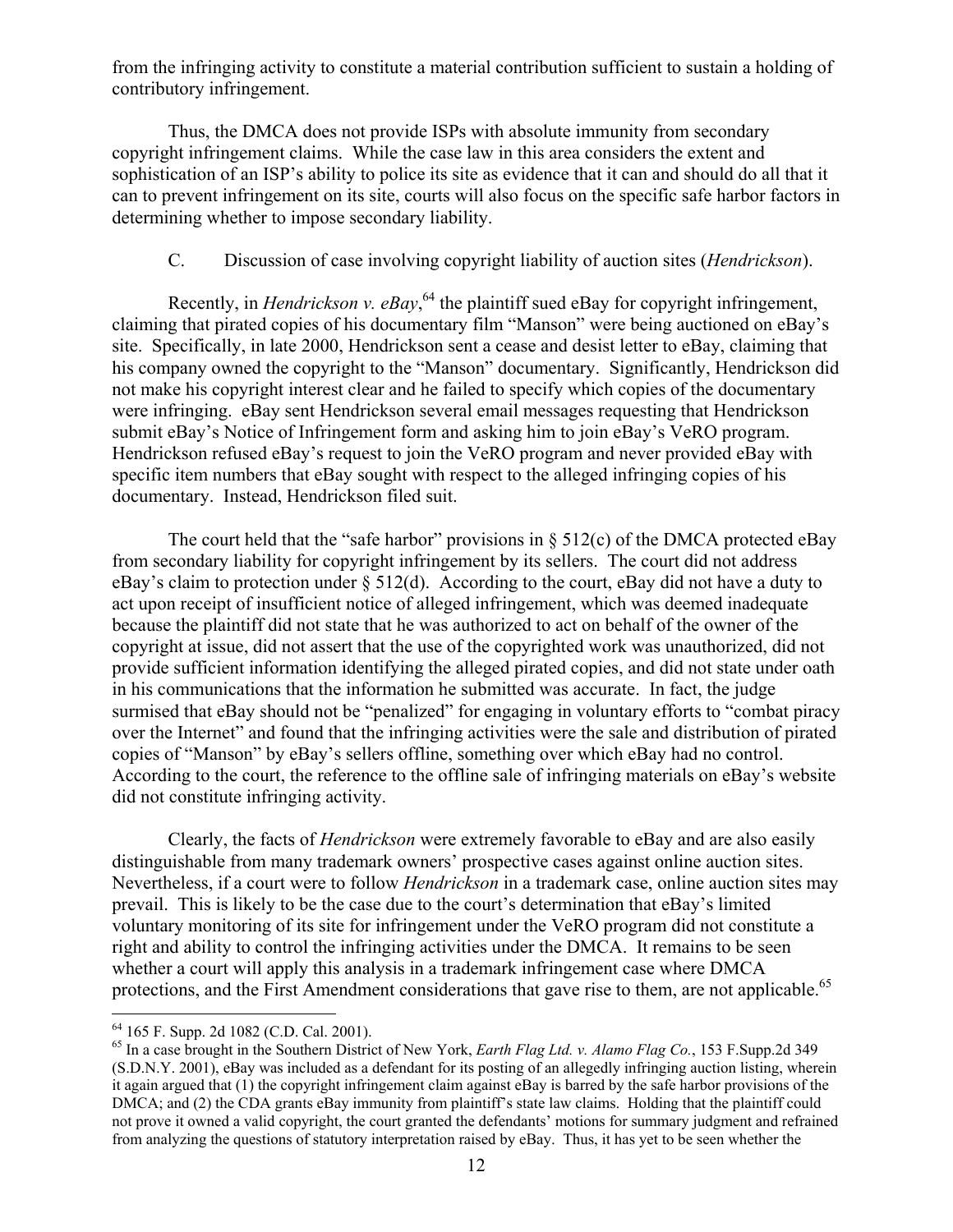#### D. Similarities/differences between secondary trademark and copyright infringement.

From the analysis above, it is clear that there are different standards for imposition of liability for trademark, as opposed to copyright, infringement. Indeed, in *Hard Rock Cafe*, the Seventh Circuit essentially dismissed the argument that a flea market operator can be vicariously liable for copyright infringement. The court, citing a footnote in *Sony Corp. of America v. Universal City Studios, Inc.*, 66 (the famous Betamax case), stated that "the Supreme Court tells us that secondary liability for trademark infringement should, in any event, be more narrowly drawn than secondary liability for copyright infringement."67 The court noted "CSI neither hired Parvez [the vendor] to entertain its customers, nor did it take a percentage of his sales. Further, CSI exercises no more control over its tenants than any landlord concerned with the safety and convenience of visitors and of its tenants as a group.<sup>"68</sup> While this is still an open question, this case suggests that there may be some parallels to be drawn between *Hard Rock Cafe* and the online auction site context.

## IV. PROS AND CONS OF HOLDING ONLINE AUCTION SITES SECONDARILY LIABLE FOR TRADEMARK INFRINGEMENT

 There are a number of factors that tend to work in auction sites' favor. The strongest points in favor of not holding an auction site secondarily liable for the trademark infringing activities of its users are that: (1) if auction sites immediately remove any challenged material, they may be in a stronger position to argue that any claim for potential contributory liability should be dismissed under the *de minimis* doctrine; (2) there are difficulties associated with evaluating competing ownership claims in the short time period within which to determine whether to remove material posted online, and thus the protection of online auction sites' users may prompt auction sites to demand proof of a registered trademark before action is taken; (3) special training may be required to identify counterfeit from authentic products, and thus, the trademark owners themselves are in the best position to determine if a given listing infringes their rights; (4) because it is quite time-consuming, expensive and impractical for an online auction site to monitor every single listing for possible infringing content, the operators of the online auction sites may not have actual knowledge, or the courts may not impose constructive knowledge, of such infringing content; (5) holding online auction sites liable for user infringement will raise the cost of using such sites, as the cost will have to be spread among all users, and smaller online auction sites, unable to afford the risks of infringement liability, may be forced out of business; and (6) strict standards of liability may limit the benefits of new information technology – the convenience and ease of the online marketplace.<sup>69</sup>

Second Circuit will follow the Ninth Circuit's determination that eBay, and presumably all other auction sites, are ISPs shielded by the DMCA against claims of secondary copyright infringement liability.

<sup>66 464</sup> U.S. 417, 439 n.19 (1984).

 $^{67}$  955 F.2d at 1150.<br> $^{68}$  *Id.*, n.4 (citations omitted).

<sup>&</sup>lt;sup>69</sup> Nevertheless, one commentator notes that "perceptions of the Internet as a frontier society without rules and without legal responsibilities [are already outdated]. If not already closed, the frontier is surely closing fast." Jonathan E. Moskin, *Navigating Choppy Waters in Safe Harbors: Contributory Liability of Internet Service Providers* (July 2001), posted at

<sup>&</sup>lt;http://www.pennie.com/news.ihtml?newsType=4&itemID=40&ID=33&content=articleDetail>.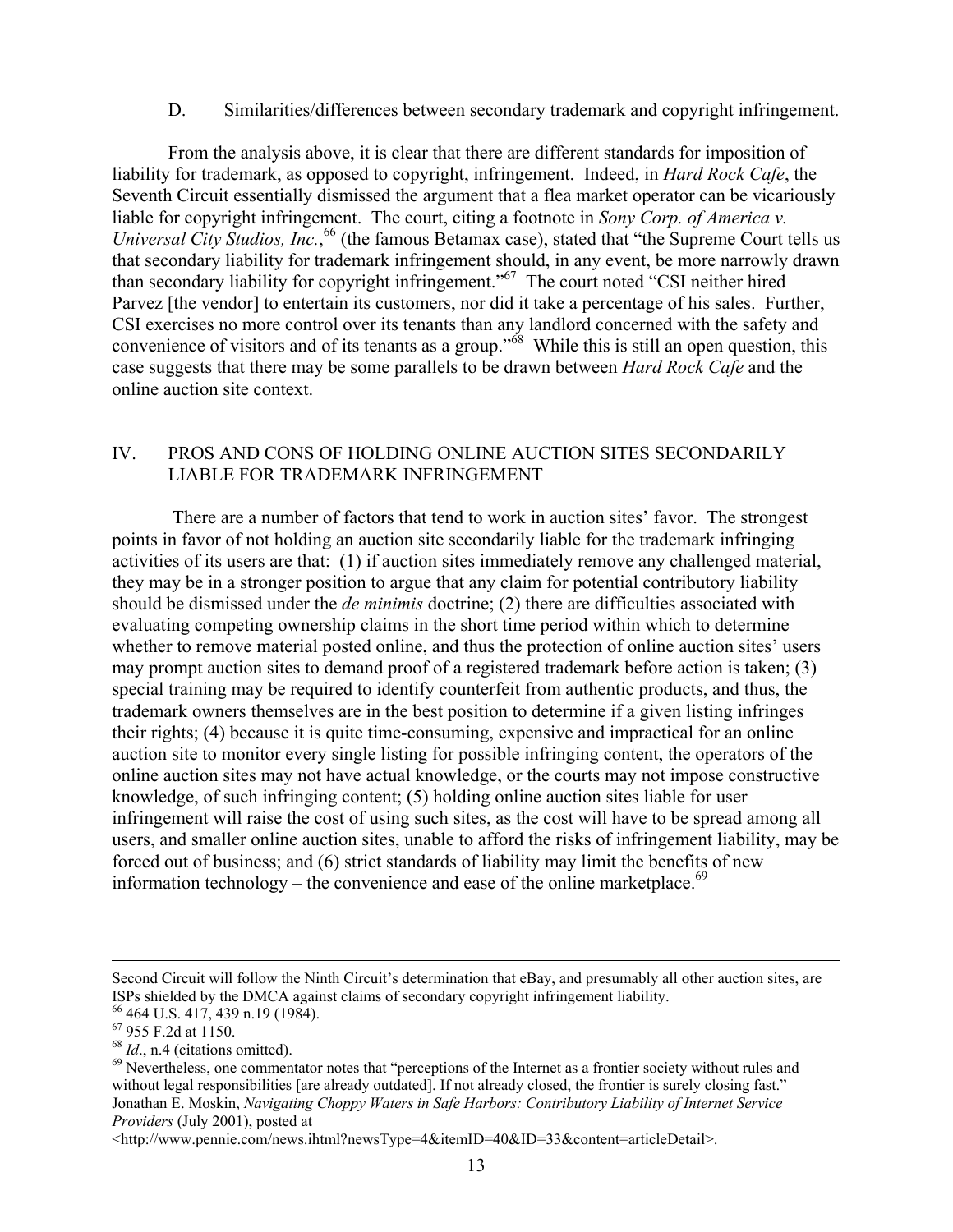On the other hand, a number of factors support the position that auction sites ought to bear some degree of secondary liability for their vendors' conduct. The strongest points in favor of holding an auction site secondarily liable for the trademark infringing activities of its users are that: (1) auction sites derive direct financial gain from the sale of infringing goods through the charging of a listing fee (which means it profits even from the mere offer to sell) as well as, in some cases, a percentage of the final sale price; (2) some auction sites, notably eBay through its VeRO program, have demonstrated some ability to control their sites; (3) while auction sites, except in the most extreme circumstances, are not likely to be held liable for secondary copyright infringement, recent case law has found ISPs liable for contributory trademark infringement, which may be used as precedent for similar action with respect to online auction sites; (4) the imposition of secondary liability may act as a deterrent for future infringing activities by transforming online auction sites into trademark owners' policing partners; and (5) trademark owners are clearly damaged by counterfeits offered through auction sites because not only do they divert sales, cause confusion and frustrate consumers, but they also fail to meet the quality standards of the genuine articles and are not covered by the warranties offered by the manufacturer.

### **CONCLUSION**

 Depending on the specific facts, the law of trademarks may impose liability on operators of online auction sites who knowingly contribute to the sale of goods bearing counterfeit marks. The law may impute "knowledge" of infringement to an online auction site operator in various circumstances. The imposition of secondary trademark infringement liability on online auction sites would certainly be a welcome and powerful tool in the eyes of intellectual property owners seeking to enforce their rights. Indeed, combating the sale of counterfeits on auction sites has become a top priority for intellectual property owners and federal and state law enforcement officials, many of whom have grown impatient by the perceived lax attitude of some auction site owners.

 On the other hand, the courts do seem sensitive to the practical consideration that such liability may impose too great of a duty for these sites to meaningfully and profitably operate. It is an open question whether they can be persuaded by the traditional rejoinder of trademark holders -- that auction sites, which profit (in some cases phenomenally) from their operations, are as a matter of fairness the most obvious party to bear the costs of controlling the "monster" they have created. Also, most trademark owners agree that expensive and risky court action is not the ideal way to shape policy, and that, overall, most auction sites have been receptive to concerns of infringement by developing reporting procedures and terminating auctions found to contain infringing material. While it is unlikely that the sale of counterfeit goods will be stopped entirely, with the courts and the online auction sites protecting trademark owners, online sales of infringing goods can, to some extent, be managed.

As a practical matter, counsel representing a victim of large-scale counterfeiting can take several steps to be ready to pursue an online auction site, if necessary, in addition to the usual good prelitigation hygiene for Internet-related actions (e.g., meticulous recordkeeping, including hard and soft downloads of offending URL's, etc.). Such steps include the following:

1. Being prepared swiftly to meet all the standards of the DMCA for overcoming the safe harbor of notice-and-takedown. Though the argument that the DMCA applies straightforwardly to trademark is a weak one, even the most sympathetic courts are likely to look to the DMCA as a standard of good practice for intellectual property enforcement;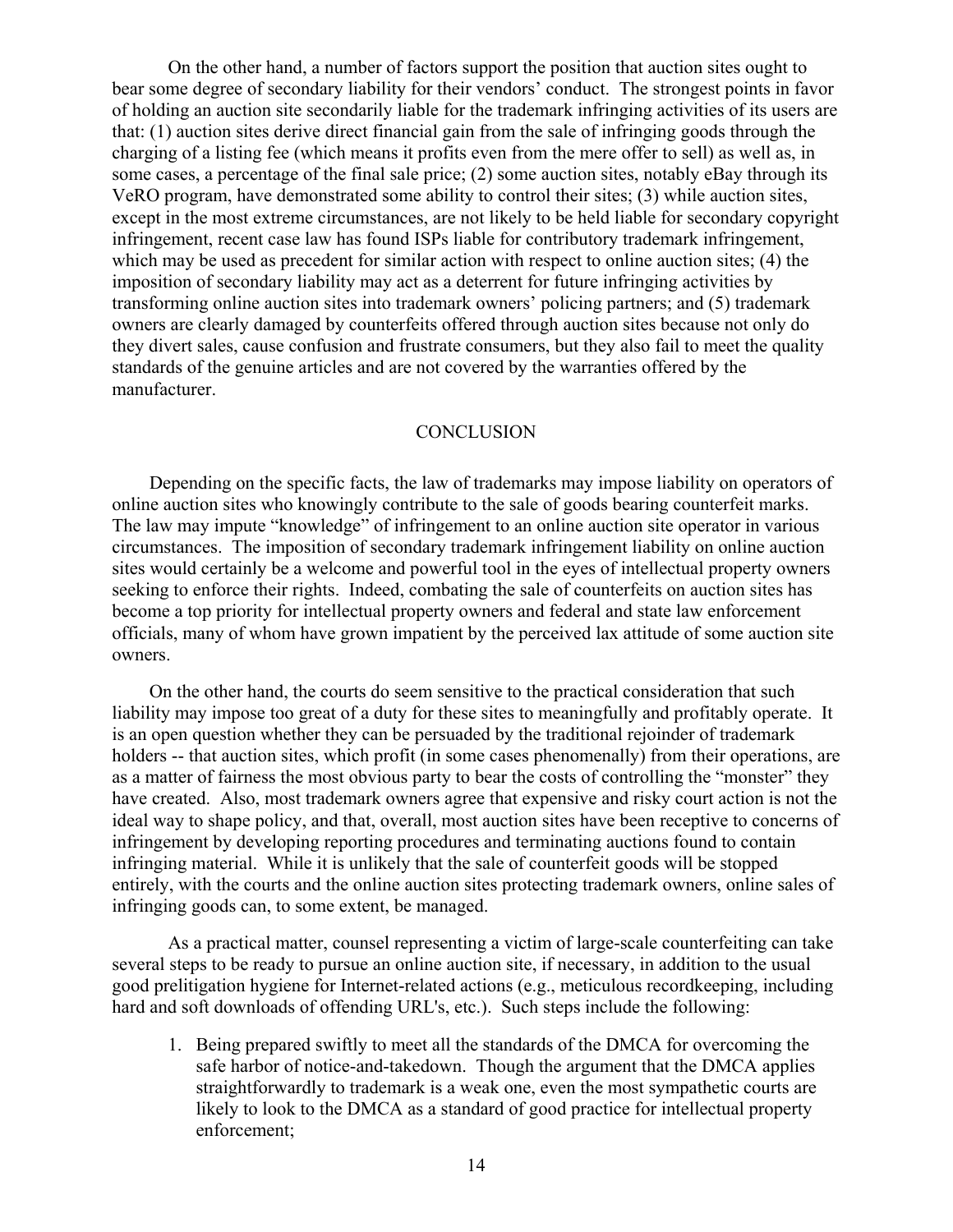- 2. Tracking websites' compliance with requests to remove infringing items, as well as with their own internal standards for dealing with infringement, both of the client's marks and those of others;
- 3. Tracking auctions sites' stated policies on policing (e.g., editing and deleting) their website content;
- 4. Tracking auction sites' actual practices regarding its policies;
- 5. Demonstrating how the operator of the specific auction site at issue obtains direct financial benefit from sales of counterfeit items infringing their clients' marks, in order to stress the similarity to flea markets and the contrast with "utilities" or common carriers;
- 6. Understanding, and preparing for argument beyond the bounds set forth in this brief treatment, the fundamental difference between copyright and trademark and how the courts and the Congress have been especially jealous of restrictions of free speech that may affect the former -- and never affect counterfeiting; and, finally,
- 7. Once all this is done and a powerful litigation armory prepared, establishing sincere lines of communication with mainstream auction site owners who -- at the end of the day -- well understand both the legal and the commercial issues involved, and will more than likely seek to work with trademark enforcement counsel to an extent that is likely to make the up side of litigation little more than incremental, when weighed with the unknown course of this area of law.

Similarly, counsel representing an auction site operator may want his or her client to take certain steps to support its defense against an action for infringement:

- 1. Complying with its own stated standards on how it will handle infringements, even if more than required by law, in order to avoid a court's finding that the website did not meet its own policies;
- 2. Following up on specific complaints of alleged infringement and implementing a policy similar to eBay's VeRO program;
- 3. Providing courts with information to help them determine that the large percentage of sales on the website are non-infringing, as well as information on the high cost and effort that would be required to find every infringing sale on the website.
- 4. Revising user terms and policies to maximize the operator's ability to rely on users' duties to comply with applicable laws; and
- 5. Establishing clear means by which potential claimants can, and cannot, identify and substantiate claims of trademark infringement.

If there are solid grounds on which to base auction site liability for counterfeit sales, such potential liability could have a practical effect. If a consensus were to emerge in support of such a view, the result would be the placement of negotiation and litigation leverage in the hands of trademark owners, many of whom feel that the burden of a burgeoning infringement problem has shifted unfairly onto their shoulders while the only ones profiting are counterfeiters and the auction sites themselves.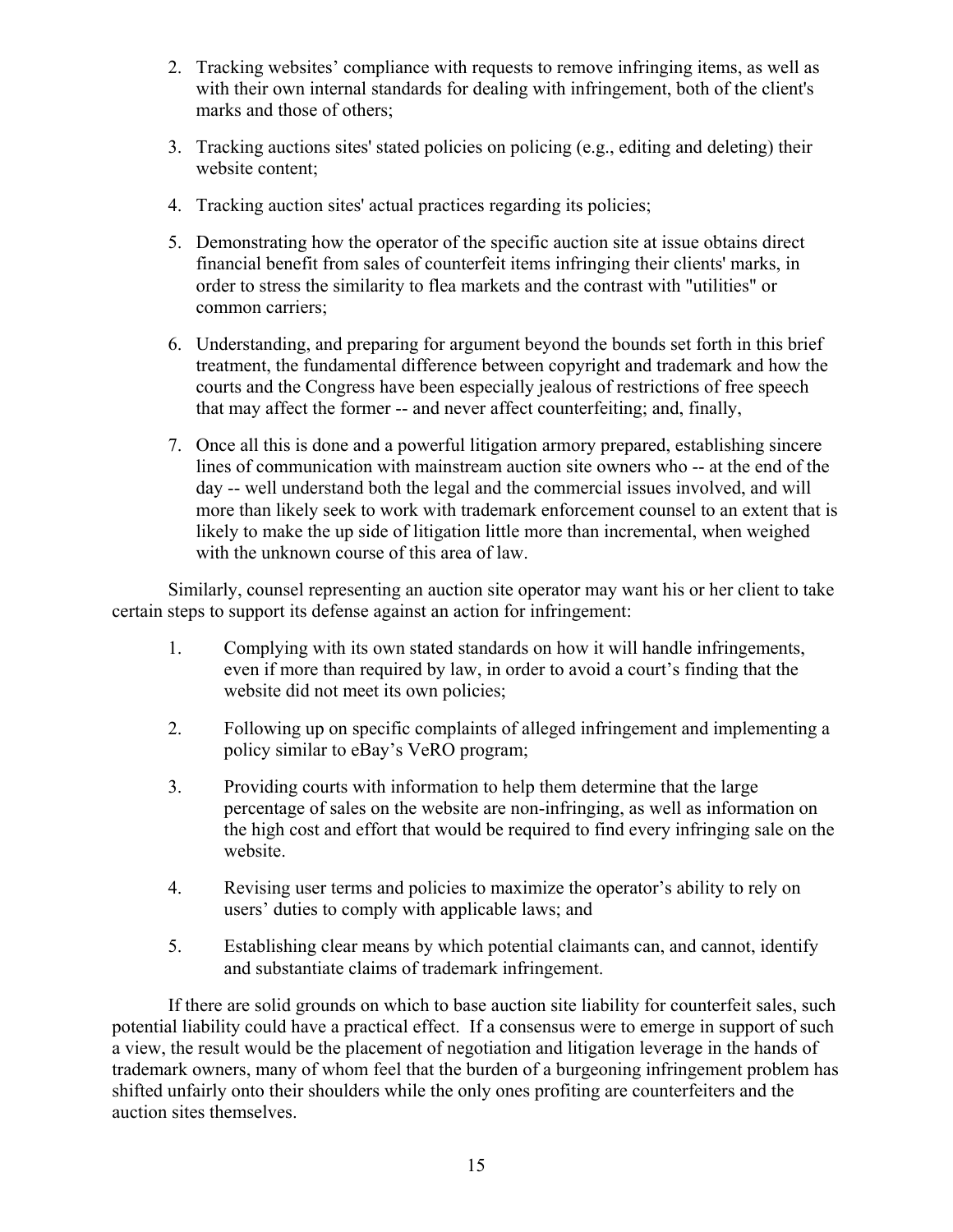### *Trademarks and Unfair Competition Committee*

#### Bret I. Parker, Chair

## Lauren J. Mandell, Secretary

Paul S. Adler Elliot R. Basner Eric P. Bergner Kerry A. Brennan Henry G. Burnett Katherine Chang Stephen Chesnoff Ronald D. Coleman\* James W. Dabney Michael A. Freeman Robert G. Gibbons Daniel C. Glazer Jeffrey H. Greene John Michael Griem Lawrence S. Hirsh Nadine H. Jacobson Jenny D. Johnson Kandis M. Koustenis Roberta Kraus\* William R. MacDonald Jonathan D. Matkowsky Leslie Mitchell Alexandra Nicholson Jenifer DeWolf Paine Kenneth A. Plevan Michael Robb Potenza Susan Progoff David M. Proper Stuart Mark Riback Dan M. Rice Sarah M. Robertson Allison K. Rutledge-Parisi Karin F. Segall Kim A. Walker

\* Principal authors of the Report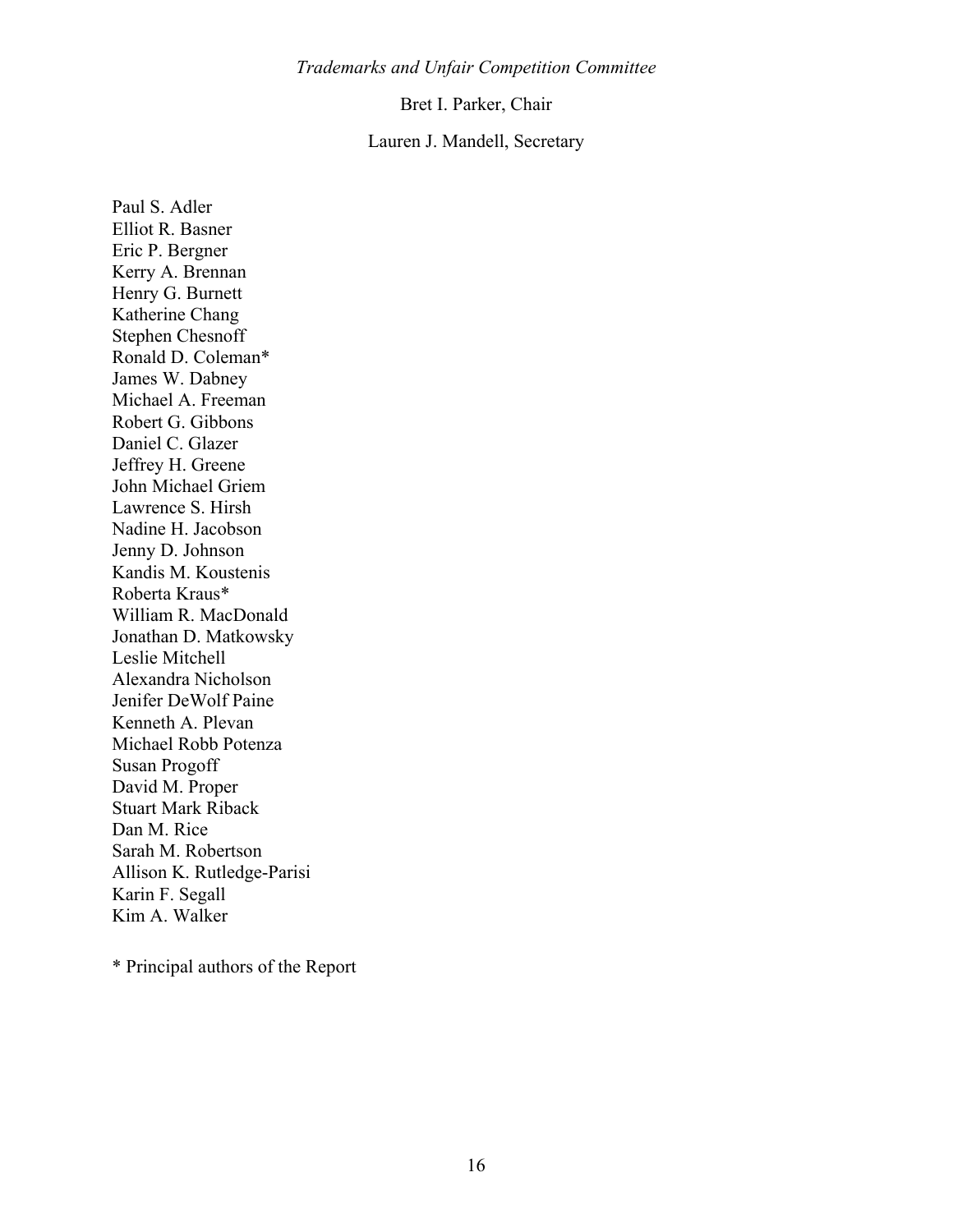## **APPENDIX A**

# **AUCTION SITES' POLICIES RE COUNTERFEITS – COMPARISON CHART**

| <b>AUCTION</b>        | <b>ACTIONS</b>                                                                                                                                                                                                                                                                                                                                                                                                                                                                                                                                                                                                                                                                                                                                                                                                                                                                                                                                                                                                                                                                                                                                                                                                                                                               | <b>ACTIONS TAKEN UPON</b>                                                                                                                                                                                                                                                                                                                                                                                                                                                                                                                                                                                                                                                                                                                                                                                                                                                                                                                                                                                                                      | <b>EFFORTS TO AVOID</b>                                                                                                                                                                                                                                                                                                                                                                                                                                                                                                                                                                                                                                                                                                                                                                                                                                                                                                                                                                                                                                                                                                                                                                              |
|-----------------------|------------------------------------------------------------------------------------------------------------------------------------------------------------------------------------------------------------------------------------------------------------------------------------------------------------------------------------------------------------------------------------------------------------------------------------------------------------------------------------------------------------------------------------------------------------------------------------------------------------------------------------------------------------------------------------------------------------------------------------------------------------------------------------------------------------------------------------------------------------------------------------------------------------------------------------------------------------------------------------------------------------------------------------------------------------------------------------------------------------------------------------------------------------------------------------------------------------------------------------------------------------------------------|------------------------------------------------------------------------------------------------------------------------------------------------------------------------------------------------------------------------------------------------------------------------------------------------------------------------------------------------------------------------------------------------------------------------------------------------------------------------------------------------------------------------------------------------------------------------------------------------------------------------------------------------------------------------------------------------------------------------------------------------------------------------------------------------------------------------------------------------------------------------------------------------------------------------------------------------------------------------------------------------------------------------------------------------|------------------------------------------------------------------------------------------------------------------------------------------------------------------------------------------------------------------------------------------------------------------------------------------------------------------------------------------------------------------------------------------------------------------------------------------------------------------------------------------------------------------------------------------------------------------------------------------------------------------------------------------------------------------------------------------------------------------------------------------------------------------------------------------------------------------------------------------------------------------------------------------------------------------------------------------------------------------------------------------------------------------------------------------------------------------------------------------------------------------------------------------------------------------------------------------------------|
| $SITE^{70}$           | <b>EXPRESSLY</b>                                                                                                                                                                                                                                                                                                                                                                                                                                                                                                                                                                                                                                                                                                                                                                                                                                                                                                                                                                                                                                                                                                                                                                                                                                                             | <b>NOTIFICATION</b>                                                                                                                                                                                                                                                                                                                                                                                                                                                                                                                                                                                                                                                                                                                                                                                                                                                                                                                                                                                                                            | <b>LIABILITY</b>                                                                                                                                                                                                                                                                                                                                                                                                                                                                                                                                                                                                                                                                                                                                                                                                                                                                                                                                                                                                                                                                                                                                                                                     |
|                       | <b>PROHIBITED</b>                                                                                                                                                                                                                                                                                                                                                                                                                                                                                                                                                                                                                                                                                                                                                                                                                                                                                                                                                                                                                                                                                                                                                                                                                                                            |                                                                                                                                                                                                                                                                                                                                                                                                                                                                                                                                                                                                                                                                                                                                                                                                                                                                                                                                                                                                                                                |                                                                                                                                                                                                                                                                                                                                                                                                                                                                                                                                                                                                                                                                                                                                                                                                                                                                                                                                                                                                                                                                                                                                                                                                      |
| $e$ Bay <sup>71</sup> | Its Replica and Counterfeit<br>Items Policy states "[d]o not<br>list counterfeits, unauthorized<br>replicas,<br>otherwise<br><b>or</b><br>unauthorized items (such as<br>counterfeit watches, handbags,<br>accessories)<br>other<br><sub>or</sub><br>on<br>eBay."<br>Its Authenticity Disclaimer<br>policy states "[s]ellers may not<br>disclaim knowledge of, or<br>responsibility<br>for,<br>the<br>authenticity or legality of the<br>items offered in their listings."<br>Its Brand Name Misuse Policy<br>states "[d]o not include any<br>brand names or company<br>logos in your listings other<br>than the specific brand name<br>used by the company that<br>manufactured or produced the<br>item you are listing."<br>The User Agreement<br>states that "[y]our<br>Information (or any items<br>listed) and your activities<br>on the site shall not: (a)<br>be false, inaccurate or<br>misleading; (b) be<br>fraudulent or involve the<br>sale of counterfeit or<br>stolen items; (c) infringe<br>any third party's<br>copyright, patent,<br>trademark, trade secret or<br>other proprietary rights<br>or rights of publicity or<br>privacy; (d) violate any<br>law, statute, ordinance or<br>regulation (including<br>unfair competition or<br>false advertising)" | In the Seller Guide's Listing<br>Policies, eBay states that "[l]istings<br>violating eBay's policies may<br>result in disciplinary action. This<br>action may include a formal<br>warning, the ending of all violating<br>listings, or even temporary or<br>indefinite suspension of a user's<br>account."<br>The Replica and Counterfeit Items<br>Policy states that "[l]istings<br>offering replica, counterfeit, or<br>otherwise unauthorized items may<br>be ended early by eBay. Multiple<br>violations of eBay's Replica and<br>Counterfeit Item policy could<br>result in the suspension of your<br>account."<br>Users as well as Verified<br>intellectual property Rights<br>Owners (through eBay's VeRO<br>program) can report violations to<br>eBay and eBay is "committed to<br>removing infringing or unlicensed<br>items once an authorized<br>representative of the rights owner<br>properly reports them to [eBay]."<br>The email address for notices of<br>infringement is<br><infringement@ebay.com>.</infringement@ebay.com> | Its User Agreement states that "We<br>are not involved in the actual<br>transaction between buyers and<br>sellers. As a result, we have no<br>control over the quality, safety or<br>legality of the items advertised, the<br>truth or accuracy of the listings, the<br>ability of sellers to sell items or the<br>ability of buyers to buy items<br>Because we are a venue, in the event<br>that you have a dispute with one or<br>more users, you release eBay (and<br>our officers, directors, agents,<br>subsidiaries, joint ventures and<br>employees) from claims, demands<br>and damages (actual and<br>consequential) of every kind and<br>nature, known and unknown,<br>suspected and unsuspected, disclosed<br>and undisclosed, arising out of or in<br>any way connected with such<br>disputes."<br>The User Agreement disclaims any<br>warranties of non-infringement and<br>states that "in no event shall we, our<br>subsidiaries, employees or our<br>suppliers be liable for lost profits or<br>any special, incidental or<br>consequential damages arising out of<br>or in connection with our site, our<br>services or this agreement (however<br>arising, including negligence)." |

 $70$  uBid.com, affiliated with MSN and Excite, is not included in this list of auction sites because it only offers goods the company has bought and approved, and has recently discontinued its "Consumer Exchange" program that allowed third party sellers to use uBid's services. DealSpin, a hybrid auction/lottery service, is likewise not included in this list for the same reason.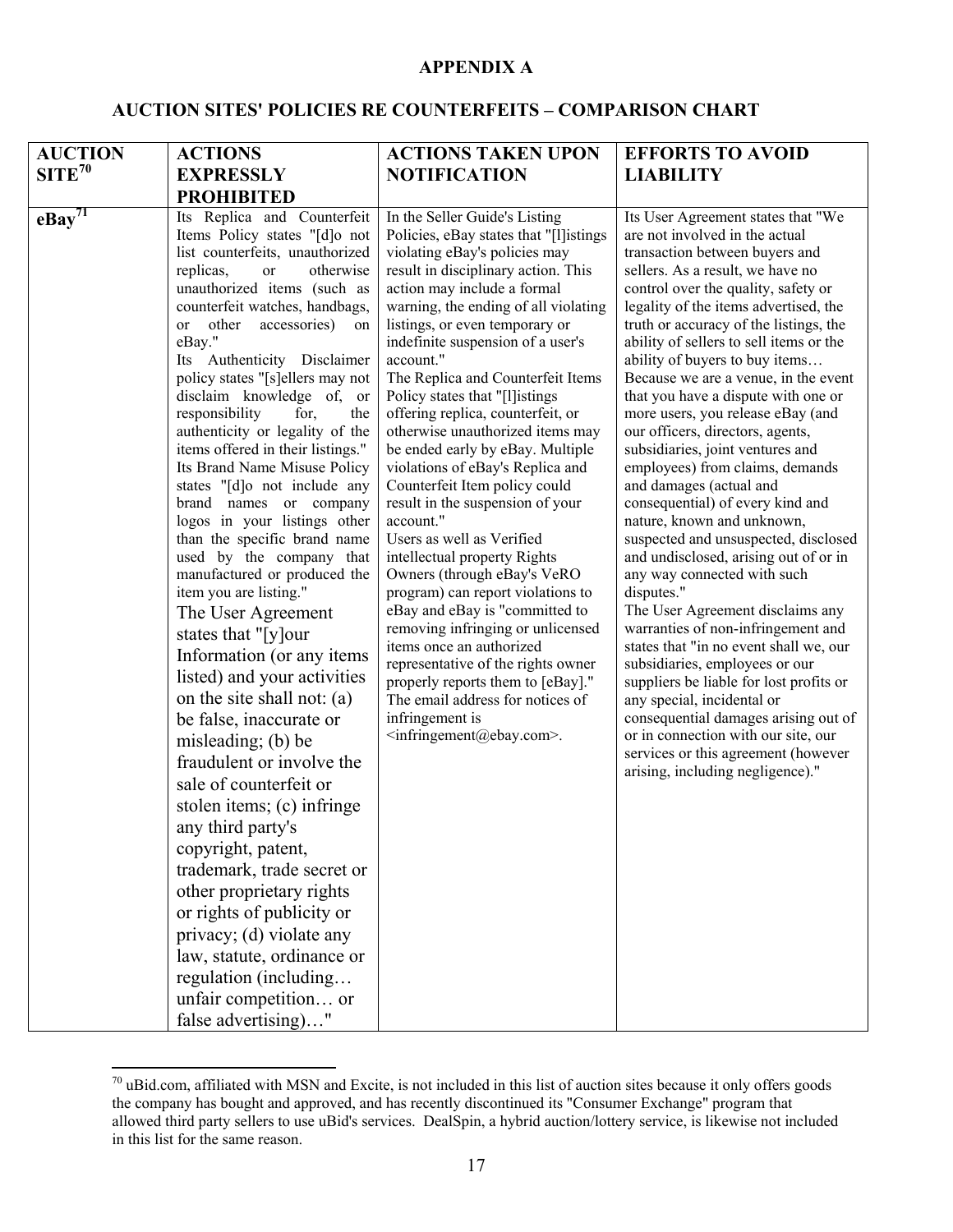| Yahoo!<br><b>Auctions</b>        | In its Auction Guidelines,<br>Yahoo! includes in its<br>Prohibited Items "[a]ny item<br>that infringes the rights of a<br>third party, including items<br>that violate copyrights,<br>trademarks, publicity, or<br>privacy rights of third<br>parties[and] any item that is<br>counterfeit or stolen."<br>In its Terms of Service,<br>Yahoo! requires users to<br>agree not to "upload,<br>post, email, transmit or<br>otherwise make available<br>any Content that<br>infringes any patent,<br>trademark, trade secret,<br>copyright or other<br>proprietary rights<br>("Rights") of any party."                                           | In its Auction Guidelines,<br>"Yahoo! expressly reserves<br>the right to, but has no duty<br>to, refuse, reject or remove<br>any listing in Yahoo!'s sole<br>discretion  [and] may<br>terminate any auction or your<br>Yahoo! ID immediately and<br>without notice if (a) Yahoo!<br>believes that you have acted<br>inconsistently with the spirit<br>or the letter of the Yahoo!<br>Terms of Service, Yahoo!<br><b>Auctions Additional Terms</b><br>or the Yahoo! Auctions<br>Guidelines, or (b) Yahoo!<br>believes you have violated or<br>tried to violate the rights of<br>others."                                                                                                      | Its Additional Terms state that<br>"Yahoo does not screen or<br>control users who may sell or<br>bid on auction items, nor does<br>Yahoo review or authenticate<br>all auction listings or items<br>offered for sale. Because<br>Yahoo is not involved in the<br>actual transaction between<br>buyers and sellers, in the event<br>that you have a dispute with<br>one or more users, you release<br>Yahoo and its affiliates (and<br>their respective officers,<br>directors, agents and<br>employees) from claims,<br>demands and damages (actual<br>and consequential) of every<br>kind and nature, known and<br>unknown, suspected and<br>unsuspected, disclosed and<br>undisclosed, arising out of or<br>in any way connected with<br>such disputes." |
|----------------------------------|---------------------------------------------------------------------------------------------------------------------------------------------------------------------------------------------------------------------------------------------------------------------------------------------------------------------------------------------------------------------------------------------------------------------------------------------------------------------------------------------------------------------------------------------------------------------------------------------------------------------------------------------|----------------------------------------------------------------------------------------------------------------------------------------------------------------------------------------------------------------------------------------------------------------------------------------------------------------------------------------------------------------------------------------------------------------------------------------------------------------------------------------------------------------------------------------------------------------------------------------------------------------------------------------------------------------------------------------------|------------------------------------------------------------------------------------------------------------------------------------------------------------------------------------------------------------------------------------------------------------------------------------------------------------------------------------------------------------------------------------------------------------------------------------------------------------------------------------------------------------------------------------------------------------------------------------------------------------------------------------------------------------------------------------------------------------------------------------------------------------|
| <b>Amazon</b><br><b>Auctions</b> | In the Help section for Sellers,<br>Amazon states that<br>"[p]articipants are expected to<br>conduct proper research to<br>ensure that the items posted to<br>our Auctions/zShops sites are<br>in compliance with all local,<br>state, national, and<br>international laws."<br>In the list of Prohibited<br>Content is included "the sale<br>of unauthorized replicas, or<br>pirated, counterfeit, and<br>knockoff merchandise."<br>In the Sellers' Participation<br>Agreement, it states that "you<br>may not list any item or link or<br>post any related material that<br>(a) infringes any third-party<br>intellectual property rights | In the Help section for Sellers,<br>Amazon states that "[I]f we<br>determine that the content of a<br>listing is prohibited, we may<br>summarily remove or alter it<br>without returning any fees the<br>listing has incurred. Amazon.com<br>reserves the right to make<br>judgments about whether or not<br>content is appropriate."<br>In the Sellers' Participation<br>Agreement, it states that<br>"Amazon.com retains the right to<br>immediately halt any auction or<br>fixed price sale, prevent or restrict<br>access to the Site or the Services,<br>or take any other action to restrict<br>access to or availability of<br>objectionable material, any<br>inaccurate listing, any | In the Sellers' Participation<br>Agreement, it states that<br>"Amazon.com provides a venue for<br>third-party sellers ("Sellers") and<br>buyers ("Buyers") to negotiate and<br>complete transactions. Amazon.com<br>is not involved in the actual<br>transaction between Sellers and<br>Buyers and is not the agent of and<br>has no authority for either for any<br>purpose."<br>In this Participation Agreement, it<br>also states that "Amazon.com is not<br>the agent, fiduciary, trustee, or other<br>representative of you [the seller].<br>Nothing expressed or mentioned in<br>or implied from this Participation<br>Agreement is intended or shall be<br>construed to give to any person other<br>than the parties hereto any legal or            |

 <sup>71</sup> eBay is the industry leader with more than 4 million listings. Yahoo Auctions and Amazon.com Auctions rank second and third (approximately 2 million listings and 400,000 listings, respectively). See

<sup>&</sup>lt;http://www.auctionwatch.com/awdaily/features/holiday/2.html>. The auction sites included in this chart (listed alphabetically after the top three) were listed by numerous online sources as the most popular. See, e.g.,

<sup>&</sup>lt;http://auctions.nettop20.com>; <http://www.ranks.com/home/shop/top\_auction\_sites>;

<sup>&</sup>lt;http://onlineshopping.about.com/cs/generalauctions>; <http://freecallstousa.com/greatauction>;

<sup>&</sup>lt;http://onlineauctionbiz.com/auction\_sites.htm>;

<sup>&</sup>lt;http://weblinks.searchwho.com/search/greatwebsites/gwscat4.html>;

<sup>&</sup>lt;http://www.marketplacesnapshot.com/snapshotapril.html>.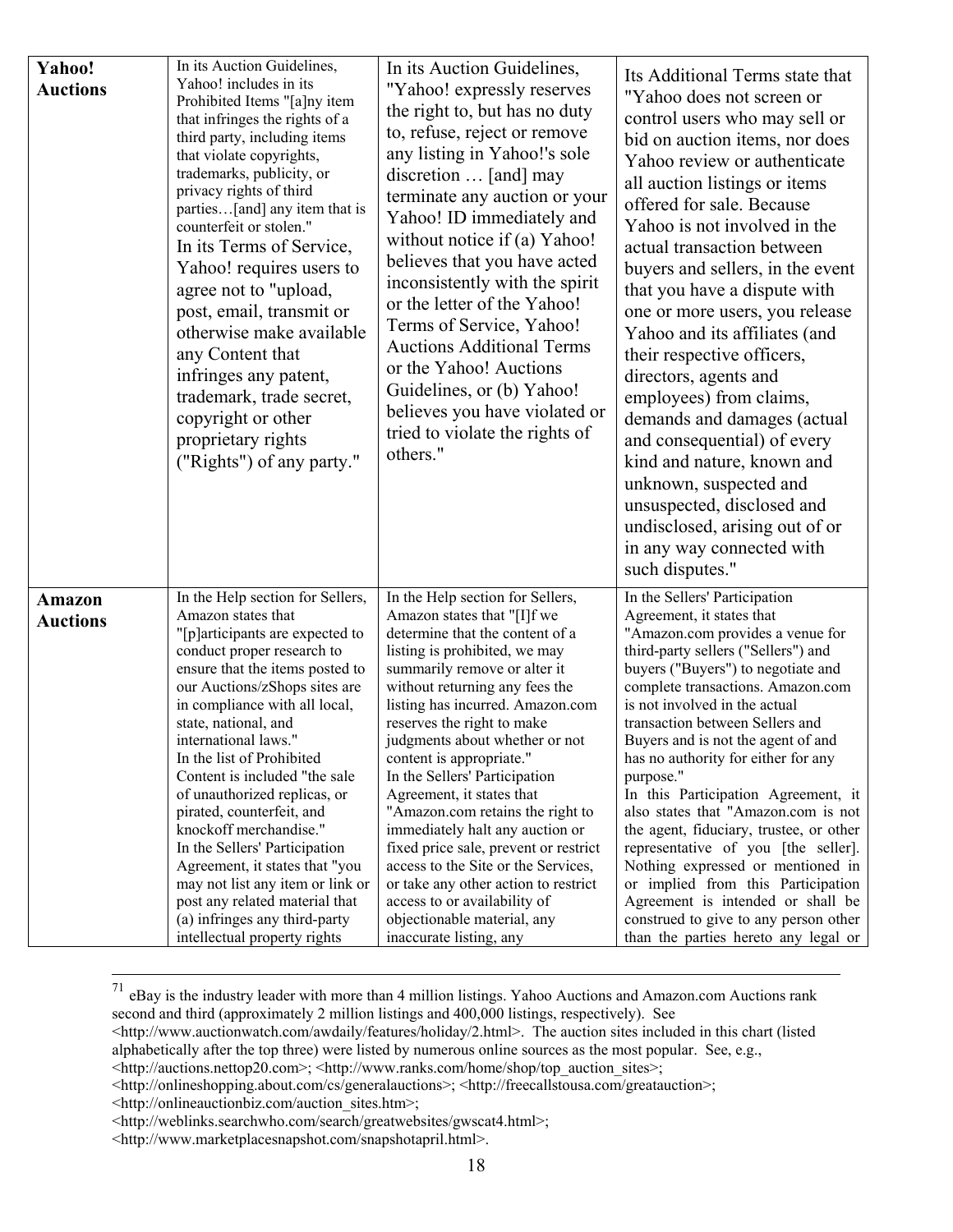|                      | (including copyright,<br>trademark, patent, and trade<br>secrets) or other proprietary<br>rights (including rights of<br>publicity or privacy);  or $(c)$<br>is counterfeited, illegal, stolen,<br>or fraudulent." | inappropriately categorized items,<br>any unlawful items, or any items<br>otherwise prohibited by the<br>procedures and guidelines<br>contained in the Help section<br>[and that] Amazon.com has the<br>right, but not the obligation, to<br>monitor any activity and content<br>associated with this Site.<br>Amazon.com may investigate any<br>reported violation of its policies or<br>complaints and take any action that<br>it deems appropriate. Such action<br>may include, but is not limited to,<br>issuing warnings, suspension or<br>termination of service, denying<br>access, and/or removal of any<br>materials on the Site, including<br>listings and bids. Amazon.com<br>reserves the right and has absolute<br>discretion to remove, screen, or<br>edit any content that violates these<br>provisions or is otherwise<br>objectionable." | equitable right, remedy, or claim<br>under or in respect<br>this<br>to<br>Participation Agreement."<br>Amazon<br>also<br>disclaims<br>any<br>warranties of non-infringement and<br>"any obligation, liability,<br>right,<br>claim, or remedy in tort, whether or<br>not arising from the negligence of<br>Amazon.com."<br>Amazon.com also states in its<br>Terms that it "will not be liable"<br>for any damages of any kind,<br>including without limitation<br>direct, indirect, incidental,<br>punitive, and consequential<br>damages, arising out of or in<br>connection with the<br>participation agreement, the<br>site, the services, the inability<br>to use the services, or those<br>resulting from any goods or<br>services purchased or obtained<br>or messages received or<br>transactions entered into<br>through the services."                                                                                                                                                                                                                                                                                                                                             |
|----------------------|--------------------------------------------------------------------------------------------------------------------------------------------------------------------------------------------------------------------|-----------------------------------------------------------------------------------------------------------------------------------------------------------------------------------------------------------------------------------------------------------------------------------------------------------------------------------------------------------------------------------------------------------------------------------------------------------------------------------------------------------------------------------------------------------------------------------------------------------------------------------------------------------------------------------------------------------------------------------------------------------------------------------------------------------------------------------------------------------|--------------------------------------------------------------------------------------------------------------------------------------------------------------------------------------------------------------------------------------------------------------------------------------------------------------------------------------------------------------------------------------------------------------------------------------------------------------------------------------------------------------------------------------------------------------------------------------------------------------------------------------------------------------------------------------------------------------------------------------------------------------------------------------------------------------------------------------------------------------------------------------------------------------------------------------------------------------------------------------------------------------------------------------------------------------------------------------------------------------------------------------------------------------------------------------------|
| <b>AuctionAddict</b> | The Terms & Conditions state<br>that "[t]he auction of illegal<br>items, including all counterfeit<br>goods, are expressly<br>prohibited."                                                                         | In its Terms & Conditions,<br>AuctionAddict.com states that it<br>"will not remove or edit listings<br>once they are entered into the<br>service, except to comply or to end<br>auctions with other terms in this<br>agreement."<br>While AuctionAddict.com<br>states in its Terms that they<br>"cannot guarantee that we<br>will notice or prevent any<br>inappropriate use of the<br>system," they also claim that<br>they "will terminate the<br>auction of any [illegal or<br>counterfeit] items upon<br>notification by the legitimate<br>trademark or copyright<br>holder, and the Seller of such<br>items may be subject to<br>suspension."                                                                                                                                                                                                        | Its Terms state that<br>"AuctionAddict.com serves solely as<br>the listing agent and is not involved<br>in the actual transaction of goods<br>between buyers and sellers. We<br>would like to remind you that<br>AuctionAddict.com is merely a<br>venue for online person-to-person<br>auctions and classified<br>advertisements and does not act as a<br>guarantor regarding the price or<br>completion of such transactions on<br>its site. The transaction of goods is<br>the sole responsibility of the<br>individual buyers and sellers."<br>The Terms also state that<br>"AuctionAddict.com is run as a<br>service for the internet community<br>and cannot take responsibility for the<br>condition or quality of the items<br>presented within its pages."<br>The Terms state that "[u]nder no<br>circumstances, including, but not<br>limited to negligence, shall<br>AuctionAddict.com be liable for any<br>special or consequential damages that<br>result from the use of, or the inability<br>to use, the materials in this site, even<br>if AuctionAddict.com or an<br>AuctionAddict.com authorized<br>representative has been advised of<br>the possibility of such damages |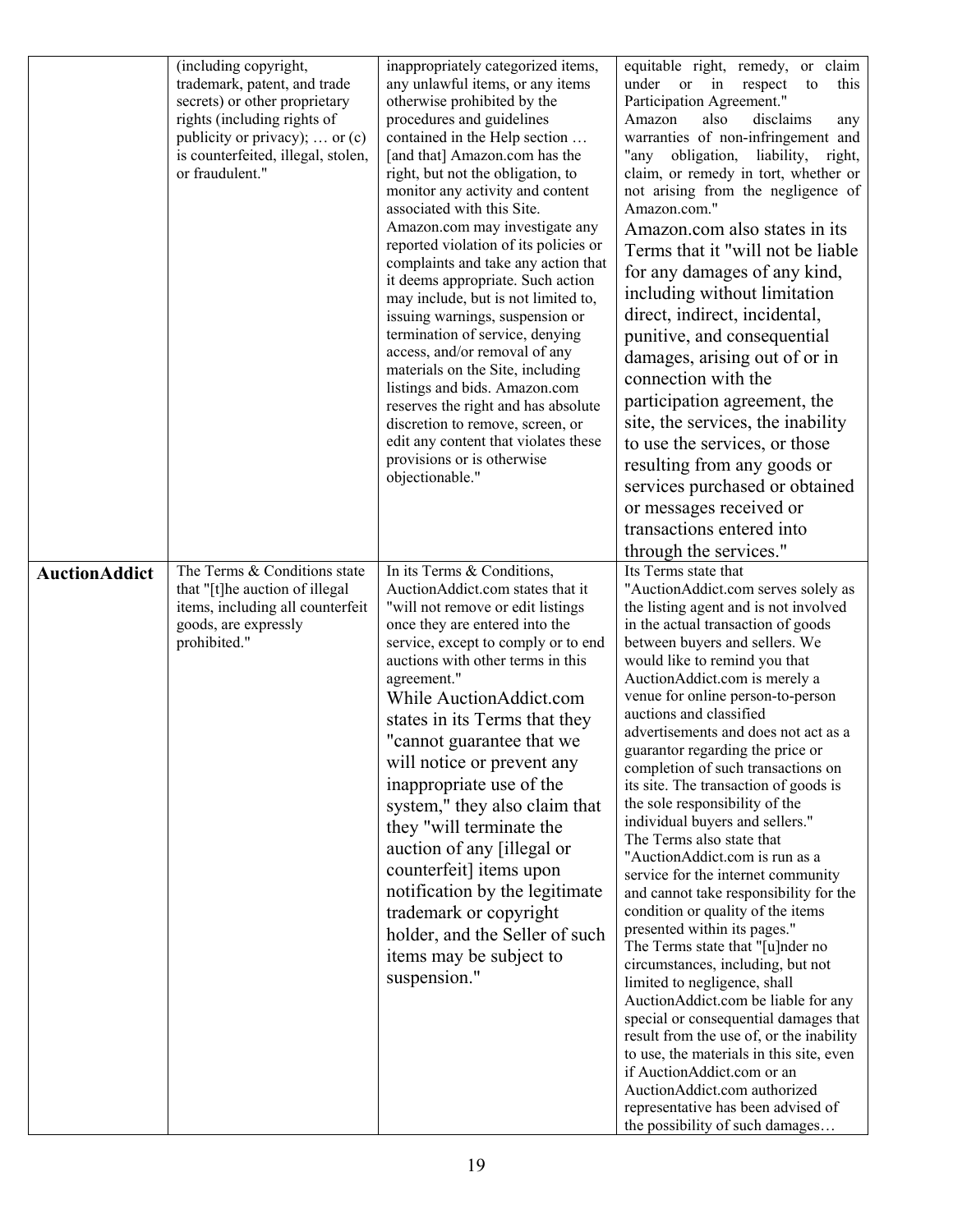|                        |                                                                   |                                                                          | AuctionAddict.com does not assume                                             |
|------------------------|-------------------------------------------------------------------|--------------------------------------------------------------------------|-------------------------------------------------------------------------------|
|                        |                                                                   |                                                                          | responsibility for the content or the                                         |
| <b>Auctionweiser /</b> | The Terms state that the "sale                                    | The Terms state that                                                     | context of the listings."<br>The Terms state that                             |
| <b>InterShopZone</b>   | of your item(s) on                                                | "InterShopZone.com may                                                   | "InterShopZone.com does not                                                   |
|                        | InterShopZone.com: (a) shall                                      | terminate your account if you are                                        | assume responsibility for the content                                         |
|                        | not be fraudulent or involve                                      | found (by conviction, settlement,                                        | or the context of the listings. For                                           |
|                        | the sale of counterfeit or stolen                                 | insurance or escrow investigation,                                       | legal reasons, we cannot nor do we                                            |
|                        | items; (b) shall not infringe                                     | or otherwise) to have engaged in                                         | try to control the information                                                |
|                        | any third party's copyright,                                      | fraudulent activity in connection                                        | provided by other users which is<br>made available through our system."       |
|                        | patent, trademark, trade secret<br>or other proprietary rights or | with our site and we may take<br>any action with respect to such         | Its Terms & Conditions disclaim any                                           |
|                        | rights of publicity or privacy;                                   | information we deem necessary or                                         | implied warranties of non-                                                    |
|                        | (c) shall not violate any law,                                    | appropriate in our sole discretion if                                    | infringement.                                                                 |
|                        | statute, ordinance or                                             | we believe [your activities] may                                         | InterShopZone.com states in its                                               |
|                        | regulation (including  unfair                                     | create liability for us or may cause                                     | Terms that it "shall not be liable for                                        |
|                        | competition or false                                              | us to lose (in whole or in part) the<br>services of our ISPs or other    | any direct, indirect, incidental,                                             |
|                        | advertising)"<br>The Terms require users to                       | suppliers and                                                            | special or consequential damages,<br>resulting from the use [of its auction   |
|                        | "agree that all transactions do                                   | InterShopZone.com may, at its sole                                       | service] , including but not limited                                          |
|                        | not violate any applicable                                        | discretion, terminate a members                                          | to, damages for loss of profits, use,                                         |
|                        | state, federal and/or                                             | account if the member's conduct                                          | data or other intangible, even if                                             |
|                        | international laws."                                              | fails to conform to this User                                            | InterShopZone.com has been advised                                            |
|                        |                                                                   | Agreement or other rules of the<br>network."                             | of the possibility of such damages."                                          |
|                        |                                                                   | The Terms also state that                                                |                                                                               |
|                        |                                                                   | "InterShopZone.com reserves the                                          |                                                                               |
|                        |                                                                   | right to terminate service if a                                          |                                                                               |
|                        |                                                                   | Member's conduct is found to be                                          |                                                                               |
|                        |                                                                   | inconsistent with these Terms of                                         |                                                                               |
| <b>BidVille</b>        | The BidVille User                                                 | Service and User Agreement."<br>In its User Agreement BidVille           | In its User Agreement, BidVille                                               |
|                        |                                                                   | states that it "may suspend or                                           | states that it has "no control over the                                       |
|                        | Agreement states that                                             | terminate your account if you are                                        | quality, safety or legality of the items                                      |
|                        | "[y]our Information (or<br>any items listed therein):             | found (by conviction, settlement,                                        | advertised [or] the truth or accuracy                                         |
|                        | (a) shall not be false,                                           | insurance or escrow investigation,                                       | of the listings" and that "in the                                             |
|                        |                                                                   | or otherwise) to have engaged in<br>fraudulent activity in connection    | event that you have a dispute with<br>one or more users, you release          |
|                        | inaccurate or misleading;                                         | with our site."                                                          | BidVille (and our officers, directors,                                        |
|                        | (b) shall not be                                                  | It also states that BidVille "may                                        | agents, subsidiaries and employees)                                           |
|                        | fraudulent or involve the                                         | immediately issue a warning,                                             | from claims, demands and damages                                              |
|                        | sale of counterfeit or                                            | temporarily suspend, indefinitely                                        | (actual and consequential) of every                                           |
|                        | stolen items; (c) shall not                                       | suspend or terminate your<br>membership and refuse to provide            | kind and nature, known and                                                    |
|                        | infringe any third party's                                        | our services to you: (a) if you                                          | unknown, suspected and<br>unsuspected, disclosed and                          |
|                        | copyright, patent,                                                | breach this Agreement or the                                             | undisclosed, arising out of or in any                                         |
|                        | trademark, trade secret or                                        | documents it incorporates by                                             | way connected with such disputes."                                            |
|                        | other proprietary rights                                          | reference; (b) if we are unable to                                       | In its User Agreement, BidVille also                                          |
|                        | or rights of publicity or                                         | verify or authenticate any                                               | disclaims any implied warranties of                                           |
|                        | privacy; (d) shall not                                            | information you provide to us; or<br>(c) if we believe that your actions | non-infringement and states that "in<br>no event shall we or our suppliers be |
|                        | violate any law, statute,                                         | may cause legal liability for you,                                       | liable for lost profits or any special,                                       |
|                        | ordinance or regulation                                           | our users or us."                                                        | incidental or consequential damages                                           |
|                        | (including  unfair                                                | Any concerns regarding                                                   | arising out of or in connection with                                          |
|                        | competition  or false                                             | infringement should be sent to                                           | our site, our services or this                                                |
|                        | advertising) $\dots$ (h) shall                                    | service@bidville.com.                                                    | agreement (however arising,                                                   |
|                        | not create liability for                                          |                                                                          | including negligence)."                                                       |
|                        | $us$ "                                                            |                                                                          |                                                                               |
| <b>Bidz</b>            | Bidz' Terms &                                                     | In its Terms, Bidz "reserves                                             | In its Terms, Bidz require that                                               |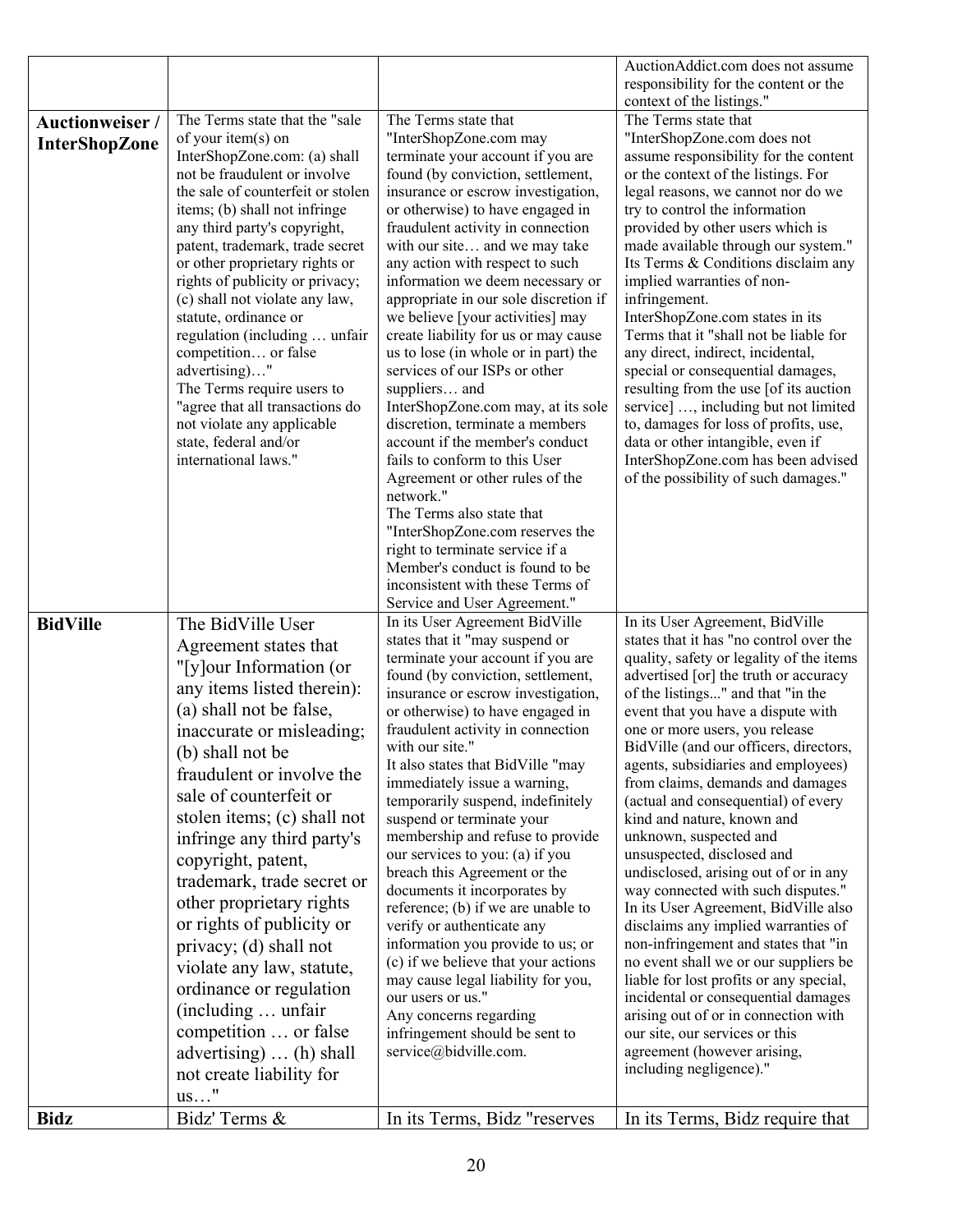|       | Conditions state that                                             | the right to issue warnings,                                                 | a user (member) "agrees that                                               |
|-------|-------------------------------------------------------------------|------------------------------------------------------------------------------|----------------------------------------------------------------------------|
|       | "[a]ll registered                                                 | temporary or indefinite                                                      | Member shall not join                                                      |
|       | Bidz.com members shall                                            | suspensions, or terminations                                                 | Bidz.com in any auction [sic]                                              |
|       | comply with all                                                   | of Bidz.com membership to                                                    | of any nature or kind to assert                                            |
|       | applicable laws, statutes,                                        | any user who violates any of                                                 | any claim relating to or arising                                           |
|       | ordinances and                                                    | the provisions set forth in the                                              | out of a purchase of any                                                   |
|       | regulations regarding                                             | rules, guidelines, terms and                                                 | product or service from these,                                             |
|       | their use of our service                                          | conditions as listed, or for                                                 | or any other, sellers on this                                              |
|       | while listing items for                                           | any other reason at our sole                                                 | site."                                                                     |
|       | sale, selling items,                                              | discretion."                                                                 | In its Terms $&$ Conditions,                                               |
|       | placing bids, purchasing                                          | Bidz also Bidz.com "reserves                                                 | Bidz disclaims any implied                                                 |
|       | items and leaving                                                 | the right to terminate,                                                      | warranties of non-                                                         |
|       | feedback or using any                                             | without notice, auctions that                                                | infringement.                                                              |
|       | public forum contained                                            | display evidence of                                                          | Its Terms further sets forth that                                          |
|       | on this site."                                                    | fraudulent listing information                                               | Bidz "shall [not] in any way be                                            |
|       | "Selling Violations"                                              |                                                                              | liable for any direct, indirect,                                           |
|       | include the listing of                                            | or bidding activity or violate                                               |                                                                            |
|       |                                                                   | any of the rules, guidelines,<br>Terms and Conditions of this                | incidental, special or                                                     |
|       | illegal items for sale and                                        |                                                                              | consequential damages,                                                     |
|       | the misrepresentation of                                          | service."                                                                    | resulting from the use or the                                              |
|       | items for sale.                                                   |                                                                              | inability to use the service                                               |
|       | Its Terms require that                                            |                                                                              | even if Bidz.com  has been                                                 |
|       | users agree not to use the                                        |                                                                              | advised of the possibility of                                              |
|       | site for illegal purposes.                                        |                                                                              | such damages."                                                             |
| ePier | ePier's Terms & Conditions<br>state that users "will not (i) list | In its Terms and Conditions "ePier<br>reserves the right to cancel any       | ePier's User Agreement states that<br>"[y]ou acknowledge and agree that    |
|       | for sale or solicit offers to buy                                 | ePier Account at any time in                                                 | ePier is neither involved in nor a                                         |
|       | any items that are not legal to                                   | ePier's sole discretion, for any                                             | party to any actual transaction                                            |
|       | sell or possess in [their]                                        | reason or no reason."                                                        | between or among ePier users, and                                          |
|       | jurisdiction of residence and                                     | Its Terms also provide that "ePier                                           | therefore you hereby waive and                                             |
|       | (iv) sell to any buyer any                                        | may immediately issue a warning,                                             | release the owners of this site from                                       |
|       | items that are not legal to buy<br>or possess in the buyer's      | temporarily suspend, indefinitely<br>suspend, or terminate Your ePier        | all claims arising out of or in any<br>way related to your transactions or |
|       | jurisdiction of residence or in                                   | Account and refuse to provide the                                            | attempts to enter into transactions                                        |
|       | the jurisdiction in which such                                    | ePier Services to You: (i) if You                                            | with other ePier users."                                                   |
|       | buyer's shipping address is                                       | breach this Agreement or the                                                 | ePier's Terms & Conditions similarly                                       |
|       | found."                                                           | Additional Terms; (ii) if ePier is                                           | state that users "waive and agree to                                       |
|       | These Terms also requires                                         | unable to verify or authenticate any                                         | release ePier, and ePier's officers,                                       |
|       | users to affirm that their "use<br>of the ePier Site and/or the   | information You provide to ePier;<br>or (iii) if ePier believes, in its sole | directors, agents, subsidiaries and<br>employees, from all claims, demands |
|       | ePier Services  will not in                                       | discretion, that Your actions may                                            | and damages of every kind and                                              |
|       | any manner involve or include                                     | cause legal liability for You, other                                         | nature, known and unknown,                                                 |
|       | conduct or content that is                                        | ePier Users, and/or ePier."                                                  | suspected and unsuspected, disclosed                                       |
|       | (i) fraudulent or that involves                                   |                                                                              | and undisclosed, arising out of or in                                      |
|       | the sale of counterfeit or stolen                                 |                                                                              | any way related to [their]<br>transactions or attempts to enter into       |
|       | items; (ii) an infringement<br>upon the copyright, patent,        |                                                                              | transactions with other ePier Users."                                      |
|       | trademark, trade secret, or                                       |                                                                              | ePier's Terms further state that, "to                                      |
|       | other proprietary rights, or                                      |                                                                              | the maximum extent permitted by                                            |
|       | rights of publicity or privacy                                    |                                                                              | applicable law, in no event will ePier                                     |
|       | of any third party; (iii) in                                      |                                                                              | be liable to you or to any third party                                     |
|       | violation of any law, statute,                                    |                                                                              | for any direct, special, incidental,                                       |
|       | ordinance or regulation<br>(including without limitation          |                                                                              | indirect, punitive, consequential or<br>other damages whatsoever  and      |
|       | those governing export                                            |                                                                              | even if ePier has been advised of the                                      |
|       | control, consumer protection,                                     |                                                                              | possibility of such damages.                                               |
|       | unfair competition,                                               |                                                                              |                                                                            |